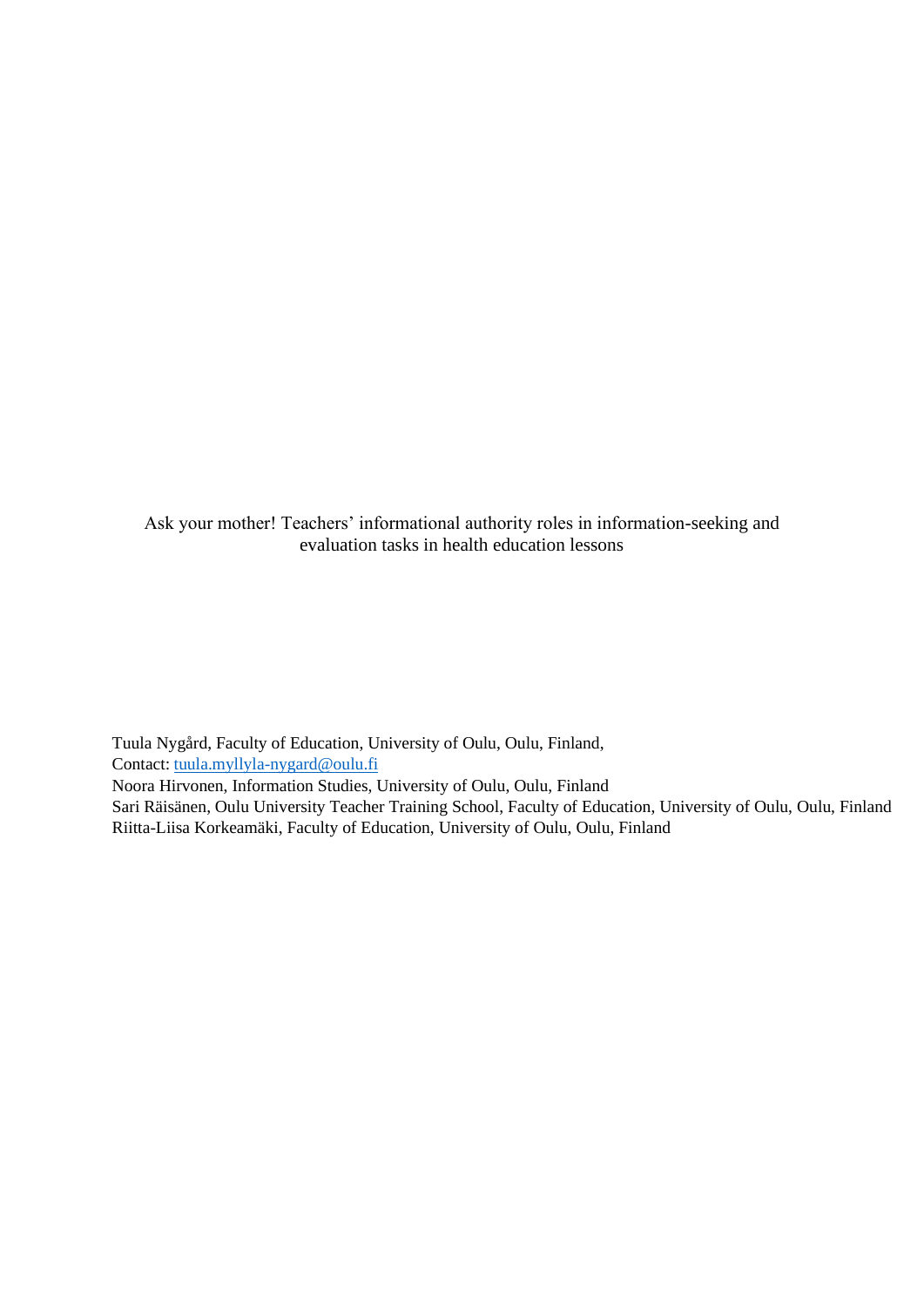## Abstract

This paper contributes to the pedagogical discussion on how to promote critical thinking among adolescents in modern media environments. It argues that teachers play an essential role in guiding students' assessment of and decision between credible information sources. The study was carried out among eighth-grade health education teachers and students in a secondary school in Finland. Nexus analysis was used as a theoretical lens with which to analyze lesson observation data and teacher interviews. The findings indicate that teachers moved fluently between the informational authority roles of a cognitive authority and a trustee. Moments of perplexity in which teachers were not able to act in these informational authority roles created tension in the classroom; however, they also promoted diversified learning.

*Keywords*: cognitive authority, health education, information-seeking, nexus analysis, trustee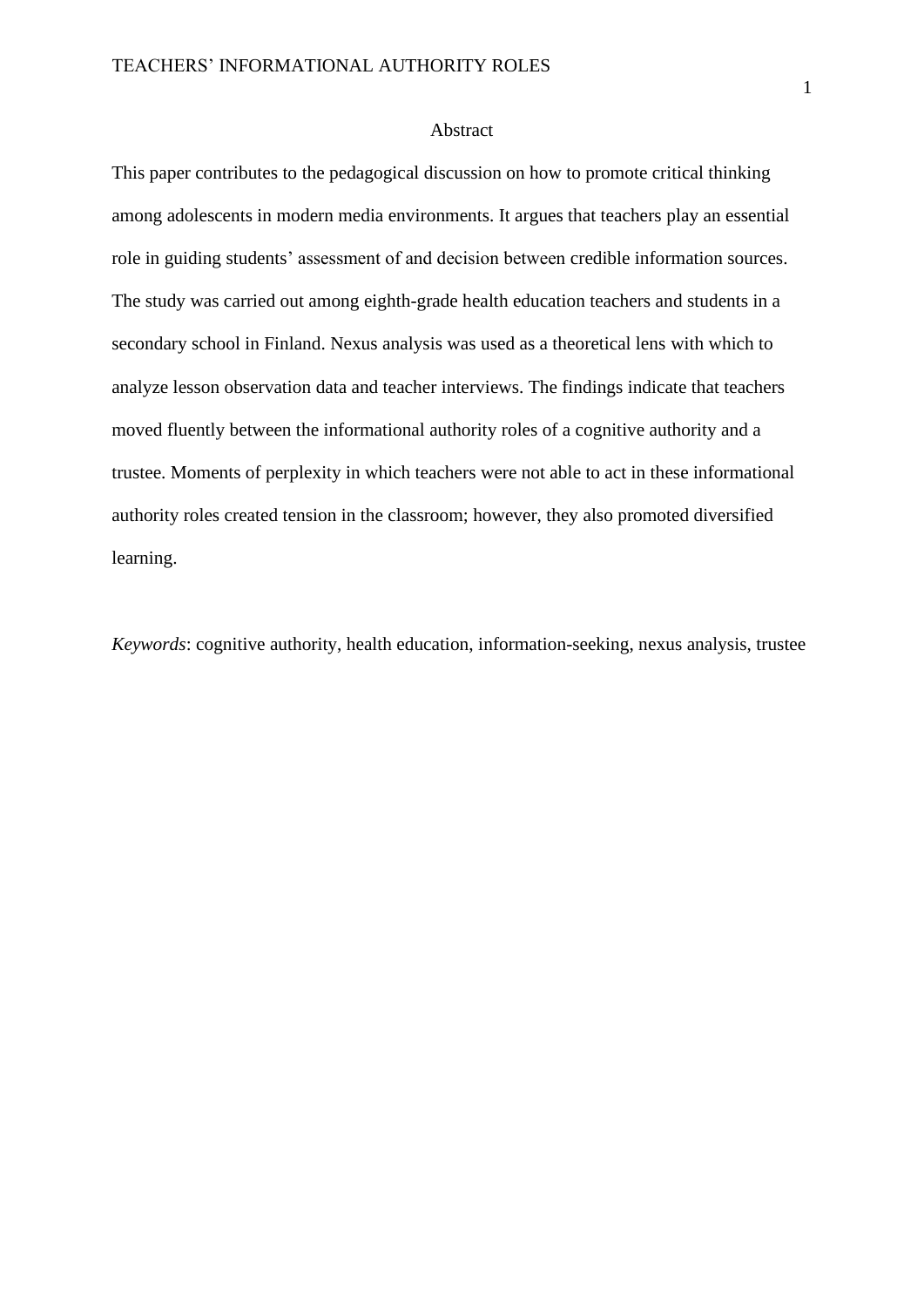### **Introduction**

In this study, we examined teachers' informational authority roles: positions that enable teachers to share their knowledge and guide students towards other information sources (Tuninetti, 2018). These roles were examined empirically in situations where Finnish eighth-grade students sought and evaluated information in groups during health education lessons. In Finland, the National Core Curriculum for basic education (FNBE, 2014) includes information-seeking and evaluation competencies as part of the learning goals connected to multiliteracy and 21<sup>st</sup>-century skills. It stresses that these goals should be considered in all school subjects. Furthermore, the FNBE (2014) highlights student-centred and collaborative learning as additional basic education goals.

In the 1980s, Giroux (1988) stated that teachers were no longer just information mediators but played an equal role in reflecting, knowledge building, and meaning-making processes with their students (see also Freire, 1998; Suoranta, 2005). In addition, the development of technology has changed learning environments; consequently, new practices are required, which challenge both the teachers and students. The need to teach students information-seeking and critical evaluation skills has led to a shift in the role of the teacher from a conservative authority to a co-creator of knowledge, with an emphasis on tutoring, challenging, evaluating, and teaching (Alexandersson & Limberg, 2005).

Critical thinking and learning enable students to form their own interpretations of phenomena (Mezirow, 1997). These are desirable skills in all school subjects (Mezirow, 1997). As health information is a complex and constantly changing field, it offers an excellent context for critical reflection and may thus promote transformative learning (Mezirow, 2009; Taylor, 2009). Enhancing students' critical thinking skills in the complex context of health education is a demanding task for health education teachers. Hence,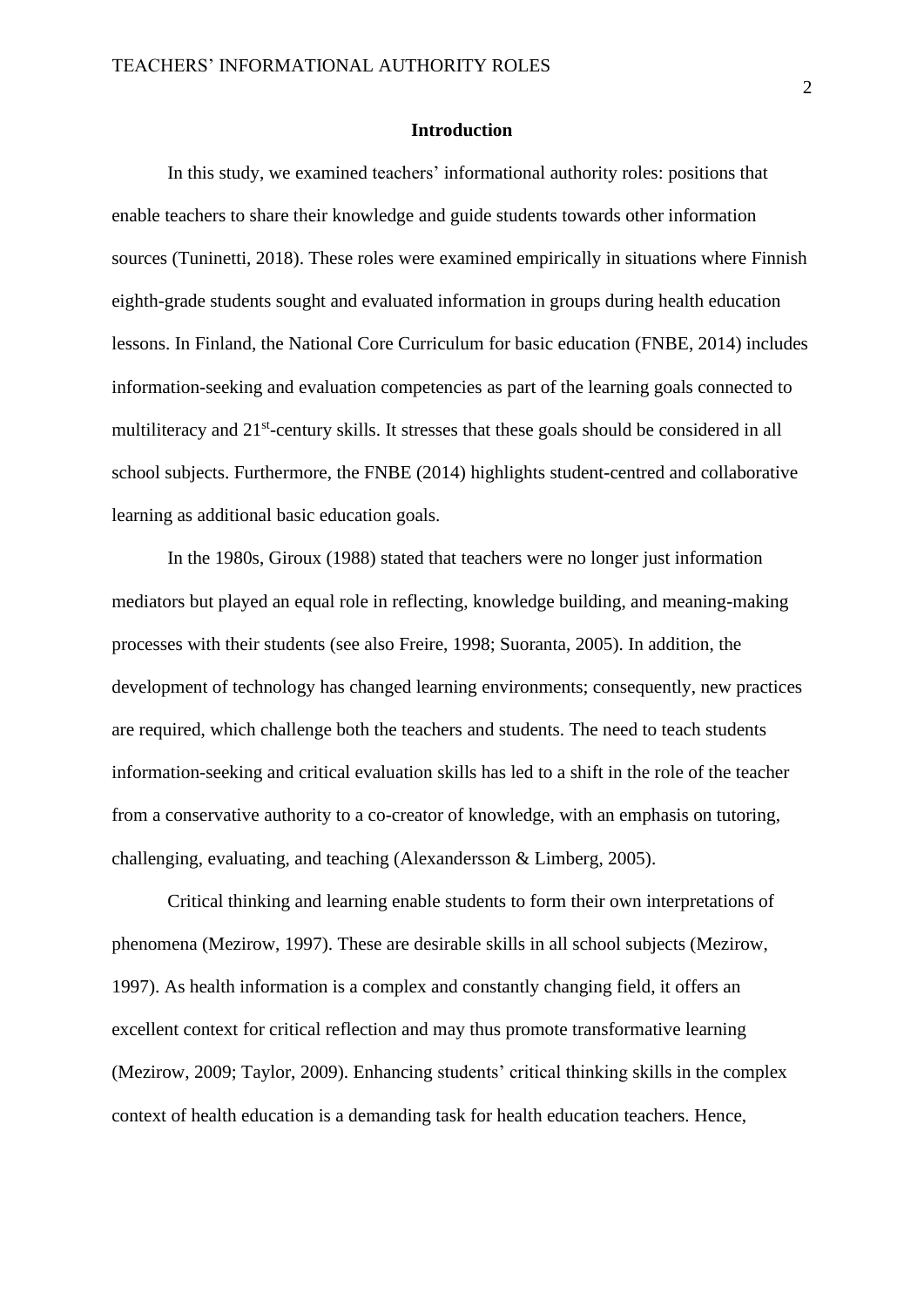studying teachers' authority roles in information-seeking and evaluation situations provides means to develop teacher training in this regard.

## **Teachers' Authority Roles**

The concept of authority does not necessarily mean power or domination, but it may encompass different forms (Macleod, MacAllister, & Pirrie, 2012). According to Weber's (1925/1947) authority classification, traditional authority is grounded in position—that is, teachers are authorities because they are teachers (Pace & Hemmings, 2007). Traditional authority is legitimated by rules and orders, regardless of the person's abilities or charisma (Aguilera & Vadera, 2008). Wilson (1983), in turn, discussed the concept of the administrative authority of a person who has the authority to command others. Freire (1970) found that teachers who possess banking authority were more likely to force students to be oppressed than independent, self-regulated learners.

The traditionally authoritarian teacher is a knowledge divider, while students are passive recipients (Bingham, 2008; Freire, 1970). According to Stroupe (2014), the conservative notion of teaching describes the teacher in a dominant position instructionally, epistemically, and practically. Students' opportunities to take on the role of epistemic agents—that is, to make the class the collective knower—are prevented in knowledge construction, meaning-making, and idea-sharing (Stroupe, 2014).

According to Shulman (1987), teachers who possess professional authority have both subject knowledge and pedagogical content knowledge. Teachers' knowledge and ability to achieve pedagogical goals have also been highlighted as the basis of pedagogical authority (Grant, 1988; Metz, 1978; Pace, 2003, 2006; Pace & Hemmings, 2007), although it has been suggested that pedagogical authority should primarily be based on trust, love (Harjunen, 2011), affection (van Manen, 1991), and students' critical understanding (Harjunen, 2011) instead of power and students' inner sense of sanctions (van Manen, 1991). Charismatic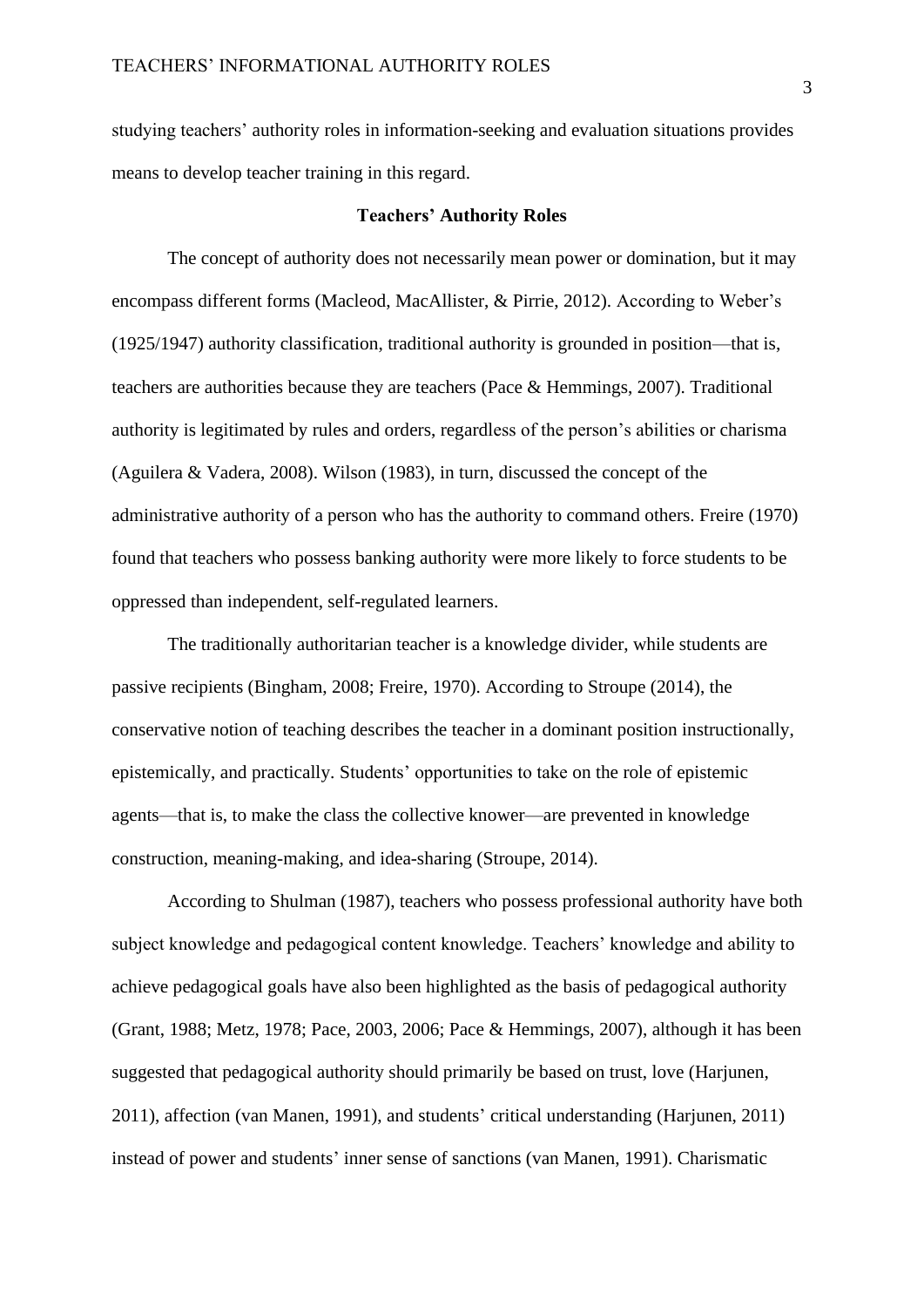teachers bear an authority that is generated by their individual characteristics, which attract other people and evoke prestige (Pace & Hemmings, 2007). Wilson (1983) noted that charismatic authority occurs when "We may be so impressed by the person, so attracted or mesmerized by him that we are prepared to believe whatever he says" (p. 25).

The present study concentrates on two concepts related to teachers' informational authority roles: (1) cognitive authority, which refers to an information source that influences one's thinking (Wilson, 1983), and (2) trustee, which describes a position to guide one towards credible information sources (Jessen & Jørgensen, 2012).

#### **The Teacher as a Cognitive Authority**

Cognitive authority, a concept originating in library and information science, refers to an information source that is thought to be trustworthy and believable and that influences thinking (Wilson, 1983). Cognitive authorities can be individuals, like friends, idols, doctors, and teachers, as well as published texts, such as books, magazines, and web pages (Rieh, 2005). Cognitive authorities are recognized as proper because they are considered to be credible, worthy of belief, and knowing "what about what" (Wilson, 1983, p. 10).

Cognitive authority differs from administrative authority because the latter is founded on position or hierarchical dominance (Huvila, 2013). In contrast, the former is based on experience, expertise, education, and the reputation of the source (Wilson, 1983). However, although individuals may have special knowledge or professional experience of a topic, their expertise is not necessarily acknowledged (Wilson, 1983). According to Wilson (1983) people are typically recognized as cognitive authorities at least in the sphere of their own experience; ordinary, rational individuals may have such competence that their opinions are valued.

The assessment of cognitive authorities is not separate from social context. Traditional classroom roles, with the teacher lecturing and students positioned as passive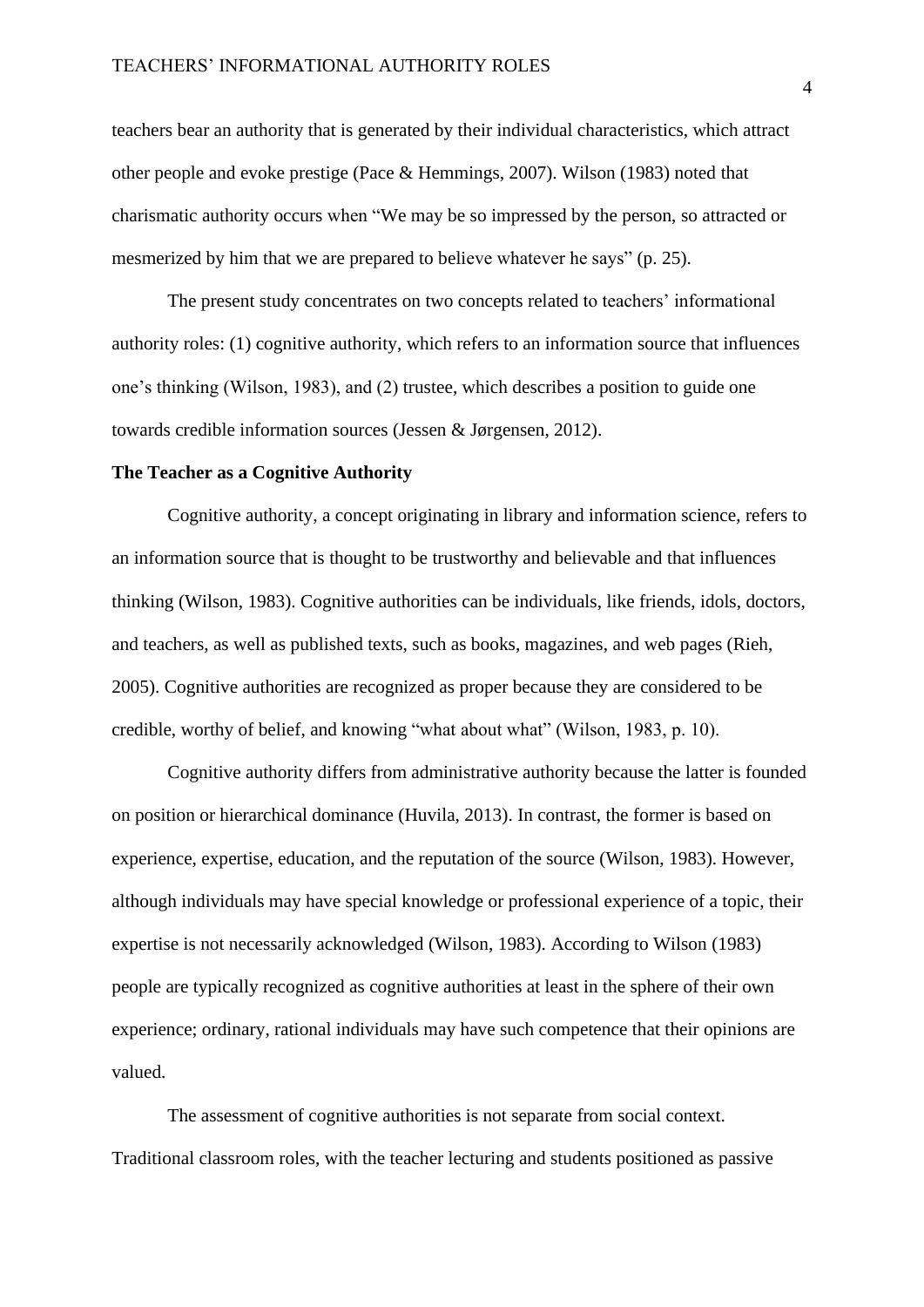receivers of information, support the teacher's position as a cognitive authority (Stroupe, 2014). However, previous studies indicate that cognitive authority is produced on a case-bycase basis through discussions (McKenzie, 2003), and people consider interaction, tools, and activities in social action (Sundin & Francke, 2009). Metzger, Flanagin, and Medders (2010) found social and group-based means to be important in assessing credibility, and thus, information credibility, authority, and trust are validated by social processes.

People in the same social groups tend to trust similar information sources (Hultgren, 2013). According to Macedo-Rouet, Braasch, Britt, and Rouet (2013), teachers promote students' information-seeking and evaluation skills by designing information-seeking tasks, as inexperienced information seekers may be confused when presented with a large range of information sources (Swanson, 2007). It can be argued that when students' skills develop, they no longer have to rely on their teacher as an information source, that is, as a cognitive authority (Kress & Selander, 2012).

## **The Teacher as a Trustee**

In the present study, we use the notion of a trustee to describe a position in which one guides others towards credible information sources (Jessen & Jørgensen, 2012). Trustees are people who often act as a type of authority, as they are able to provide both trustworthiness and expertise in evaluating information and establishing credibility (Jessen & Jørgensen, 2012). Trustees do not have to be experts on every topic, but they are able to confirm others' perceptions of information credibility when needed (Jessen & Jørgensen, 2012). In school contexts, students often consider teachers to be trustees, especially when choosing credible information sources (Pettinghill, 2006). Students may be less critical when relying on teachers' guidance regarding the credibility of sources and refrain from using their own judgement (Pettinghill, 2006).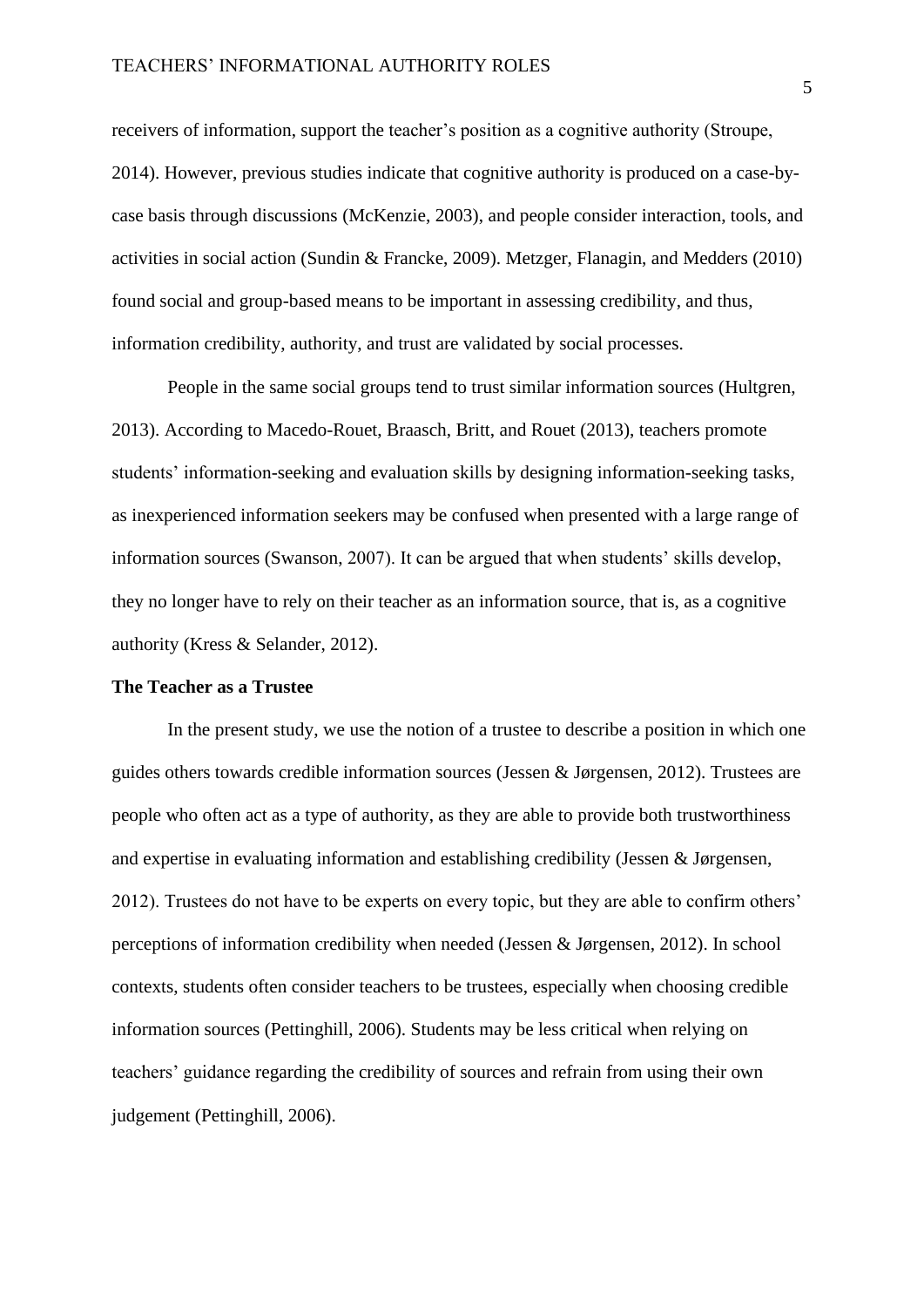Previous studies indicate that the teacher's role in supporting information-seeking is critical since students often lack expertise when seeking and assessing credible information, especially on the internet (Eastin, Yang & Nathanson, 2006; Hargittai, Fullerton, Menchen-Trevino, & Thomas, 2010). Heinström and Sormunen (2019) found that, in informationseeking tasks, students appreciate teachers' scaffolding and close guidance regarding credible information sources, that is, the teacher's actions as a trustee.

Competence is one of the main factors of teachers' credibility, and competence-based trust is constructed on the knowledge and skills needed to conduct a specific assignment (Berti & Di Battista, 2011; Chory, 2007). Teachers' goodwill and caring with respect to students are important building blocks for credibility and trust, but without knowledge and skills, trust remains inadequate (Tschannen-Moran & Hoy, 2000). Teachers' competence in the subject matter is intertwined with their pedagogical skills (Smith & Neale, 1989). According to Shulman (1986), a skilled teacher is able to choose a certain pedagogical approach according to the situation.

#### **Context and the Aim of the Study**

The present study examined teachers' informational authority roles in informationseeking and evaluation tasks during health education lessons. In Finland, health education has been included in the national core curriculum as an independent subject for basic education in Grades 7 to 9 since 2001. The subject of health education in Finnish is *terveystieto* (health knowledge). In this context, "knowledge" includes theoretical and practical health knowledge, which are learning outcomes of health literacy along with individual critical thinking (Paakkari & Paakkari, 2012).

According to the core curriculum (FNBE, 2014), the purpose of health education is to enhance students' skills in different areas of health literacy, such as seeking, constructing,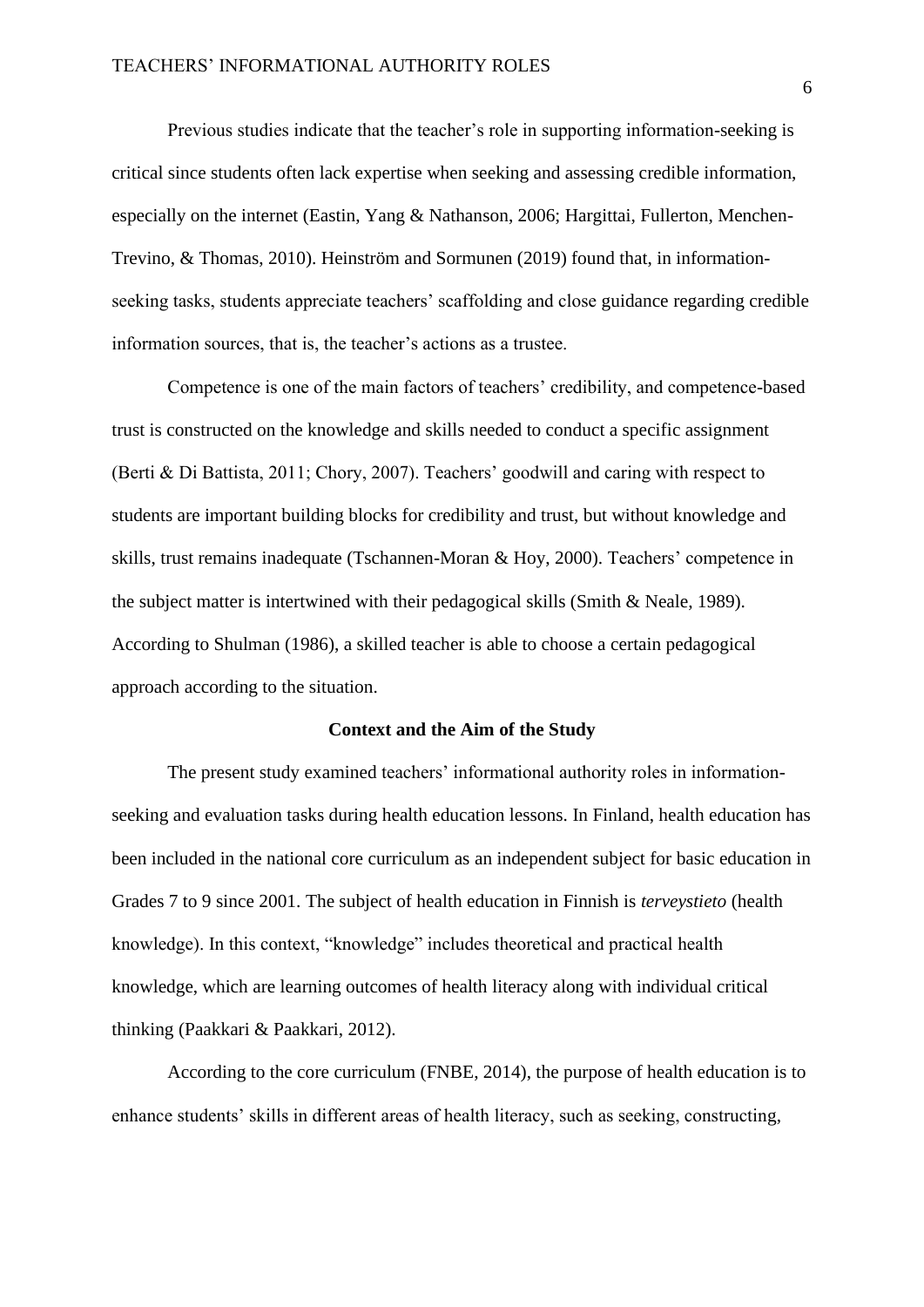evaluating, and utilizing health information. Phenomena related to health and well-being are studied in age-appropriate ways as students age, and their thinking skills develop.

By exploring discourses and practices emerging in health education lessons among teachers and students, we asked

- 1. What kind of authority roles did the teachers exhibit when students were seeking and evaluating information in groups during health education lessons?
- 2. What enabled the teachers to be positioned in these authority roles?

# **Methodological Perspective**

Nexus analysis was chosen as the methodological perspective for examining classroom interaction and teachers' pedagogical practices because it allows for the exploration of social action taking place in group work situations (Scollon & Scollon, 2004). Nexus analysis provides the means to understand mediated actions within the nexus of practice and then enables the identification of changes in the nexus (Scollon, 2001; Wohlwend, 2009). In this context, "change" refers to the moment when established practices are disrupted or placed under pressure to make changes (Goffman, 1959). The actions are framed by semiotic ecosystems: health education lessons consist of various phases of planning, teaching, and learning, but the school environment, with its daily schedules, rules, and boundaries, is simultaneously related to these ecosystems (Colliander, 2017; Scollon & Scollon, 2004).

#### **Data Collection and Analysis**

Data collection took place in one Finnish secondary school in spring 2017. It was conducted through observations of two eighth-grade classes during health education lessons. The lessons were video- and audio-recorded, and written observation notes were also taken. The data collection focused on teachers'  $(N = 2)$  actions and roles when students  $(N = 39)$ worked in groups (Table 1). Only two teachers and their students were chosen to participate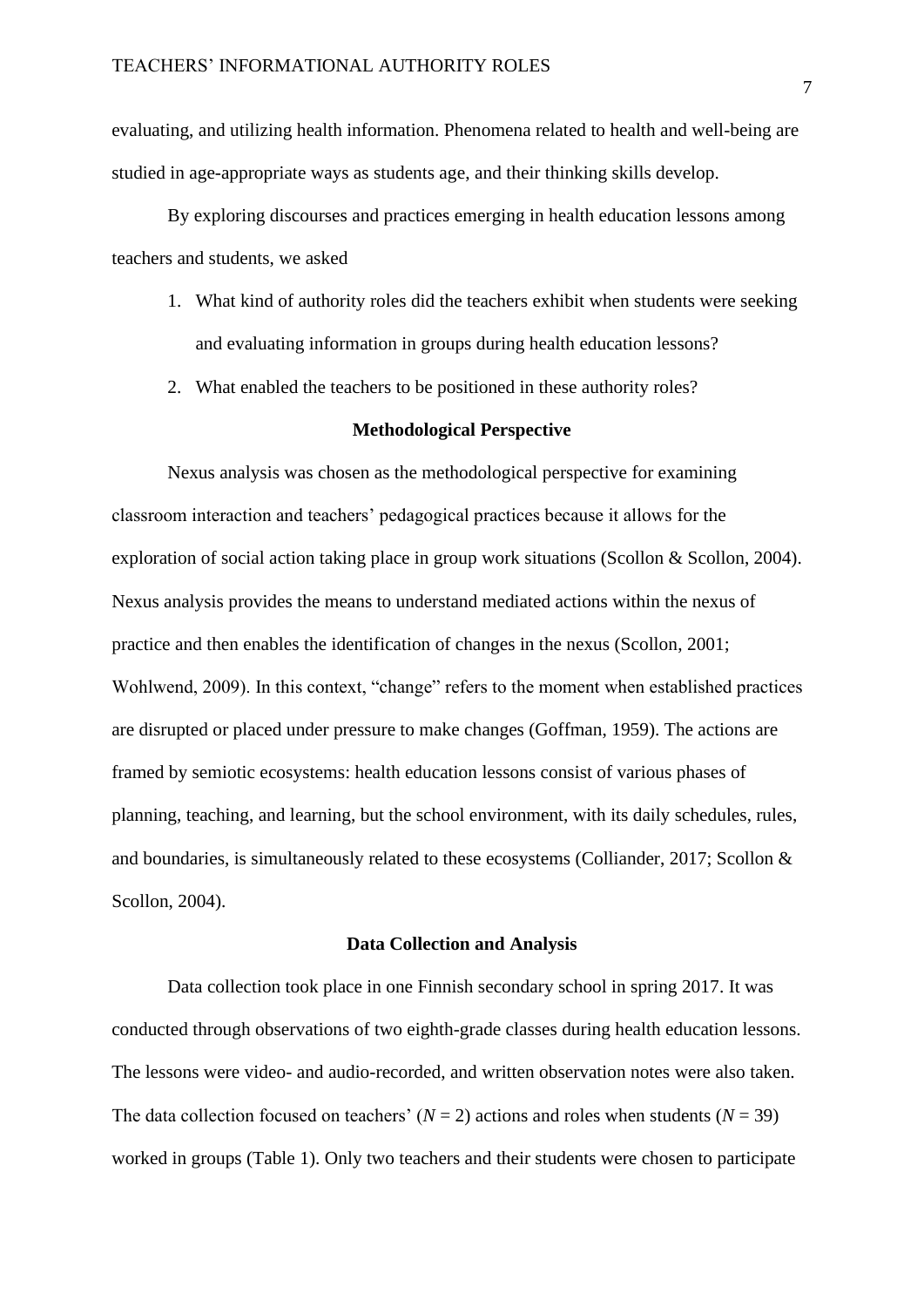in this study because the purpose of the study was to conduct an in-depth analysis of dense data to reveal the complexity of the studied phenomena (Given, 2008; Geertz, 1973). Before the observational period, the researchers and the teachers met and agreed on the details of the data collection. The teachers were interviewed after the data collection. The average length of each interview was one hour, and the duration of the digitally recorded observation data was approximately 18 hours. The teachers involved in the study determined the duration of the group work, but the researchers' expectations and views were also considered.

## Table 1

### *Research Design*

| Class                       | N                                | Data Collection<br>Tools and<br>Sessions                                            | Group Work<br>Theme                   | Media                                                                   |
|-----------------------------|----------------------------------|-------------------------------------------------------------------------------------|---------------------------------------|-------------------------------------------------------------------------|
|                             | 17 students,<br>1 teacher $(T1)$ | Video<br>cameras, voice<br>recorders,<br>mobile phones                              | Chronic and<br>infectious<br>diseases | PowerPoint                                                              |
|                             |                                  | $3 \times 45$ min lessons                                                           |                                       |                                                                         |
| $\mathcal{D}_{\mathcal{L}}$ | 22 students,<br>1 teacher $(T2)$ | Video<br>cameras, voice<br>recorders,<br>mobile phones<br>$2 \times 45$ min lessons | <b>Diets</b>                          | Handwritten<br>posters,<br>PowerPoint,<br>Keynote-<br>presentation tool |

The analysis began during the data collection. The researchers briefly talked with the participants while observing the group work and shared their views after every data collection session. In the next phase of analysis, the observational data and interviews were transcribed and coded with the qualitative analysis software NVivo. The analysis continued with the research groups' joint discussions; the aim was to identify teachers' authority roles in particular social actions.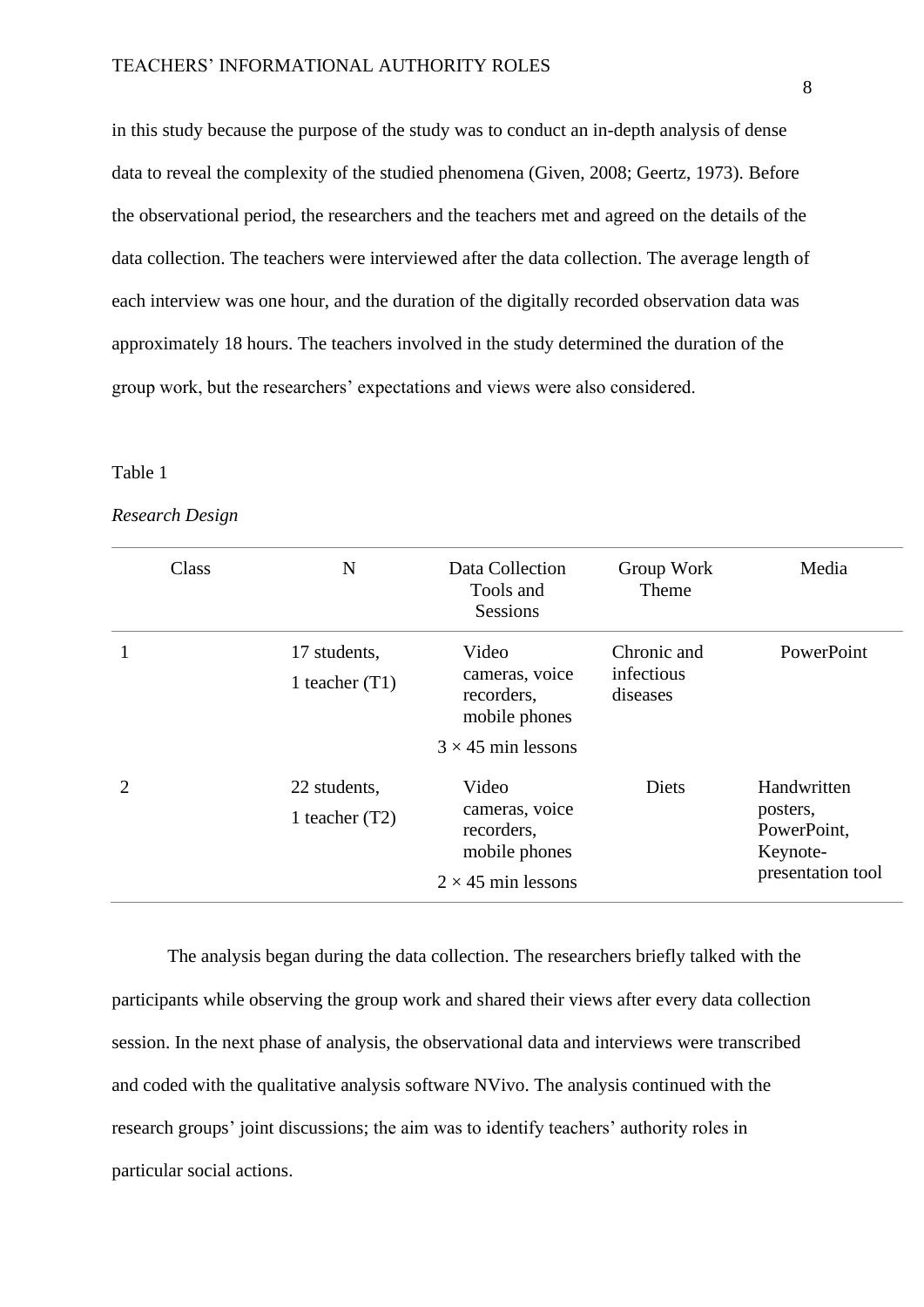The concepts of discourse in place, interaction order, and historical body—which, in nexus analysis, are seen to intersect with one another in the heart of social action—were used to guide the analysis. To elucidate how the key theoretical concepts were used to guide the analysis, an analysis table is included in Appendix A. The analysis concentrated on the teachers' actions and discussions with the students.

To explore discourses in place, the situated mediational means—for instance, language, information sources, such as textbooks and webpages, and learning environments (Dressler, 2018; Scollon & de Saint-Georges, 2013)—were focused on. Interaction order, referring to the social arrangements among the participants and their positions in the action (Scollon & Scollon, 2004), was examined by focusing on common behavioural rules that guided interaction in the classroom. To enlighten teachers' historical bodies—which were influenced by their past and present life experiences as well as the curriculum—the school building, its infrastructure, and the entire school system and its participants were scrutinized. (Blommaert & Huang, 2009; Scollon & Scollon, 2004).

All names presented in the present study are pseudonyms. The teachers participating in the study are labelled as T1 and T2, according to the classes in which they worked (Table 1). Before the data collection, written informed consent was requested from all the students, their parents, and the teachers.

## **Nexus of Practice**

Our research site was a medium-sized, Finnish public secondary school, where the two subject teachers had taught health education for approximately 10 years. Both teachers had two teaching subjects: handicraft was the first, and health education the second. The study took place in two eighth-grade classrooms that received three additional weekly hours of music education compared to regular eighth-grade students. The learning environments were rather traditional, where the students sat in rows, and the teacher's desk was at the front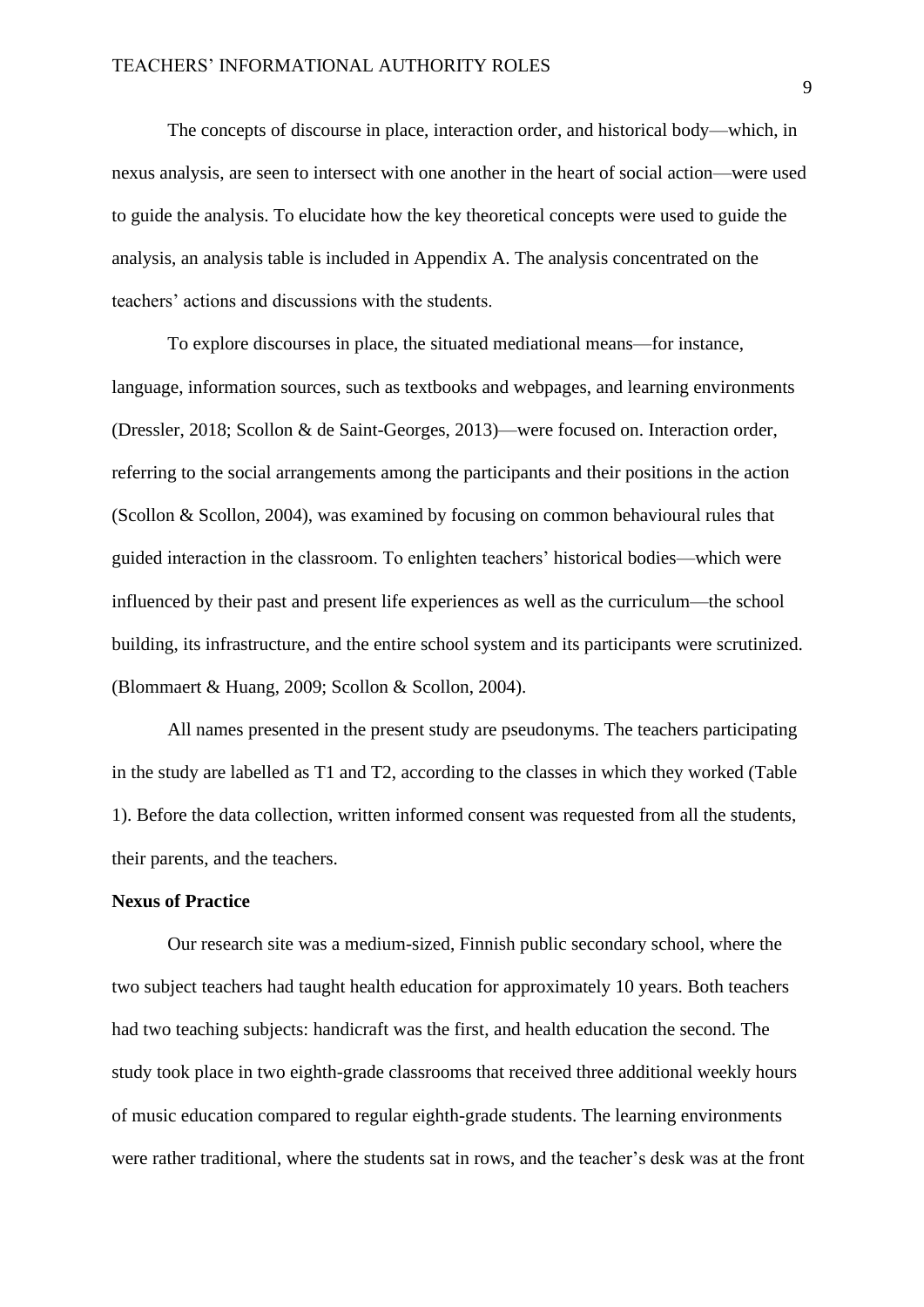of the classroom. During some health education lessons, Class 1 worked in a computer classroom, where the students sat next to one another at long tables. The teachers did not spend much time sitting behind their desks but mostly mingled amongst the students, helping and guiding them.

For the group projects, both teachers chose themes included in the health education curriculum and scheduled for spring 2017, when the data collection took place. The chosen themes required information-seeking and evaluation; the tasks could not be accomplished solely with common sense. Moreover, both teachers had previously utilized group work as a learning method for these themes. They instructed the students to decide freely what type of output they would create. In Class 2, most groups produced handwritten posters, while in Class 1, students preferred digital technology and created PowerPoint presentations.

Interestingly, this division was aligned with the teachers' actions: at the beginning of the group work, T1 used a computer for all the arrangements, while T2 wrote instructions on the chalkboard and did not switch the computer on during the entire lesson. Furthermore, students in Class 1 had a shared laptop and also worked in a computer classroom. In contrast, in Class 2, students mainly worked in a traditional classroom and used iPads for informationseeking. In accordance with the researchers' wishes, the teachers did not restrict students' choices of information sources. The unlimited use of sources was intended to encourage students' information-seeking abilities and the cognitive authorities of young people today.

# **Results**

In the observed lessons, the teachers and students usually interacted closely. The students generally behaved well, and there were no significant distractions in the lessons. The teachers had several discussions running at the same time with many students or student groups. Therefore, classroom interaction appeared fragmentary, especially because the school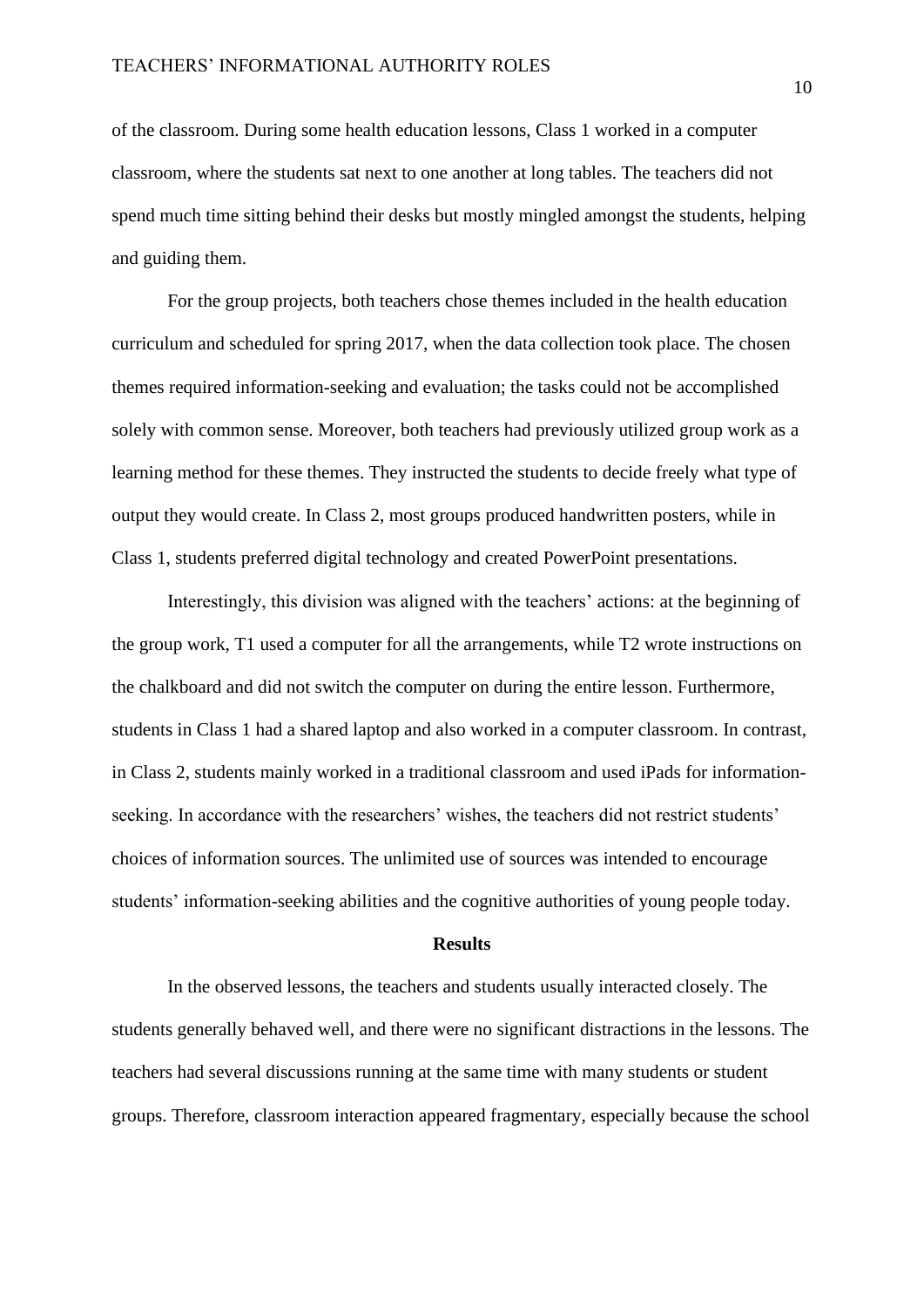schedule and arrangements strictly regulated periods of work. The lessons started and ended at predetermined times, and the learning spaces were fixed.

The chosen working methods and tools also regulated the semiotic ecosystem (Scollon & Scollon, 2004): independent studying versus teamwork, and books and other written texts as information sources versus digital information-seeking tools. This frame defined social action in the classes examined as part of the present study and resonated with the motivation of the participants. Some students, for instance, had great difficulty with information technology, and, on occasion, nearly an entire lesson was spent resolving technical problems. Most of the time, this was not, however, due to a lack of technical skills but to the malfunctioning of the school's wireless network or troubles with the digital learning environment.

The teachers' goals concerning the learning task often appeared to differ from those of the students. In the interview, T1 mentioned that in the group work, "I hoped that all of these diseases, which I chose . . . that we would have time to seek and share information." In comparison, T2 emphasized the learning results and efficient use of time:

*Yes, in some situations, [group work] is suitable. I have used it for ages in this nutrition section, diets, because it is the most ingenious way. [Nutrition] will be scaled from comprehensively . . . So, in a sense, it will be carried out on the basis of their information-seeking.* (T2)

Students, in turn, appreciated quick and easy ways of working and getting good grades: "But hey, no worries! Only school! Eva, this is only about our final grade of health education in the [comprehensive school] leaving certificate. Never mind!" (Student Mina).

The students had no time to waste because T1 had reserved three 45-minute lessons for the group work, and T2, two 45-minutes lessons (Table 1). Therefore, some of the groups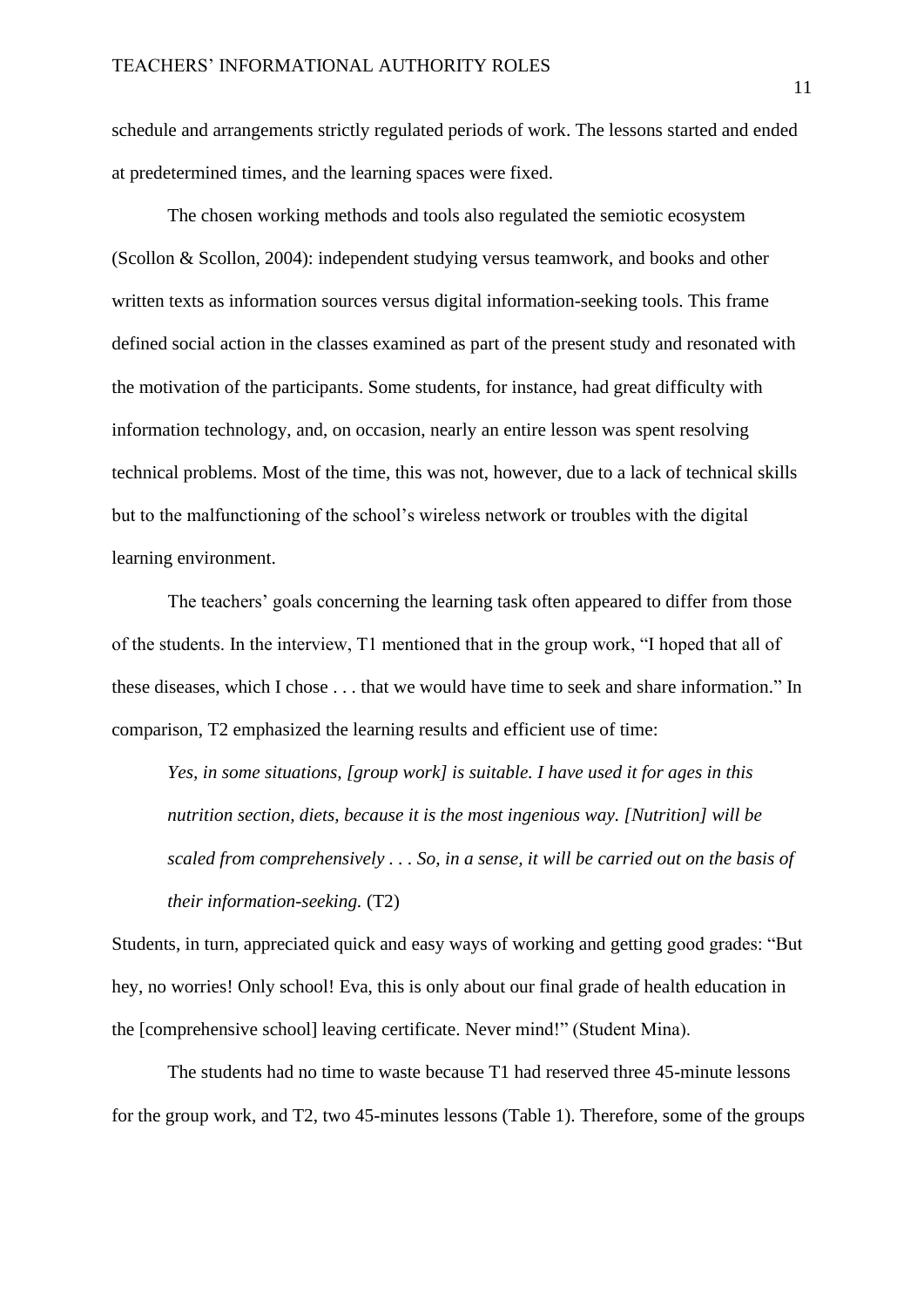had to finish their work outside of school hours, alternating between the traditional face-toface studying methods and digital learning environments.

Observing the social action taking place in the classrooms, we came to focus particularly on three kinds of situations: (1) situations where students relied on their teacher's knowledge as a cognitive authority, and the teacher was able to provide answers to the students' questions; (2) moments of perplexity where the teacher and the students tried to construct knowledge together; and (3) situations where the teacher did not appear to have knowledge of the subject matter but guided students towards credible information sources as a trustee. These situations represent informational authority roles in this study.

#### **The Teacher as a Cognitive Authority.**

The group work in both classrooms started with information-seeking, allowing the students to use their health education textbooks and internet sources. T1 also gave the students health brochures and magazine clippings related to group work topics, which they used diligently. In addition, the students were allowed to visit the nearby library to seek information, but none of them utilized this option. Some online information sources were less recommended than others. In the interview, T1 stated, "Well, we talk about Wikipedia, that it is not necessarily a credible information source, but certainly, I think myself that it helps you to get to the topic. I use it myself, too."

In the group work, the students preferred information sources that were not only understandable but also recommended by the teacher. During the data-gathering, we asked students which information sources they had used, and the answers varied from friends to serious internet sources, such as the Duodecim Health Library. In one case, we noticed the students reading Wikipedia but not listing it as their source. When asking the reason for ignoring it, the student (Mina) replied, "We read Wikipedia, but we didn't understand anything about it."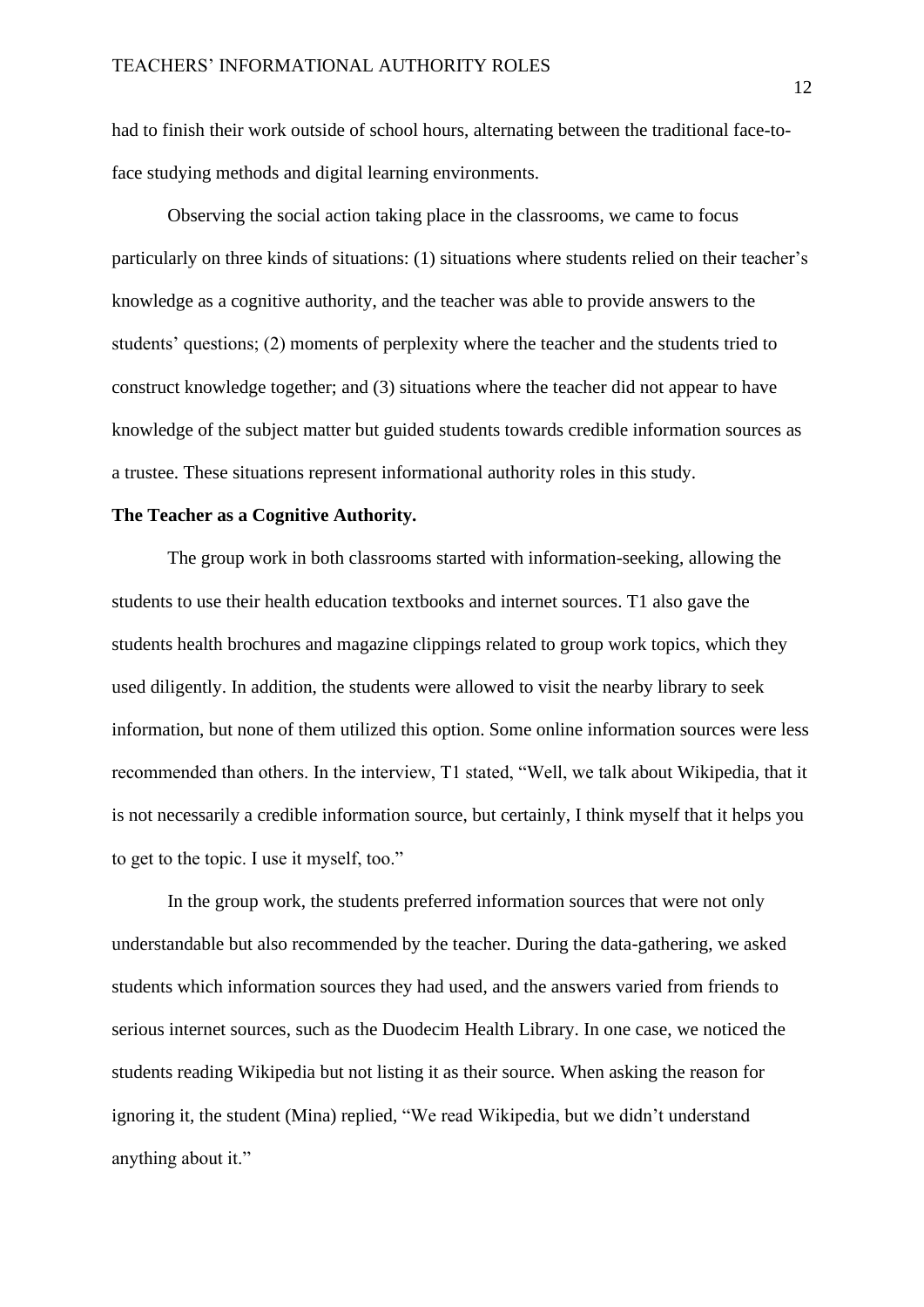The teacher's role as a cognitive authority became visible in Class 2. The teacher had prepared a list of diets that could help the students to choose one diet to explore. In making the decision, they familiarized themselves, at least superficially, with several diets. For the purpose of such an assignment, diets and nutritional causations were scaled comprehensively, as T2 stated in the interview. As could be expected, students became confused by difficult terminology and overlapping concepts, and they were unable to resolve the matter on their own.

*Lena: Is a lactose-free diet same as lactose intolerance?*

*T2: No. Lactose intolerance is the reason, which is why someone may choose a lactose-free diet.*

*Lena: I see . . .*

*T2: Lactose intolerance is a symptom, I mean, lactose intolerance is malabsorption of lactose, which causes flatulence and upset and so forth.*

*Lena: Is it . . .*

*T2: But a lactose-free diet is then to avoid the symptoms of the lactose intolerance.* This situation illustrates the interaction order of the classroom. The students easily turned to the teacher with their questions, who likewise instinctively sought to answer their questions exhaustively. The established roles of the teacher and students brought forth a dialogue which, as a social action, was predictable and familiar in the environment. Thus, the discourses in place with regard to information sources were not only books and webpages but also the teacher's knowledge, experience, and perceptions.

In comparison, T2 did not position himself as an information source and, consequently, a cognitive authority. He explained in the interview that students sought information "mostly from the internet. Someone looked at the textbook for some things, but,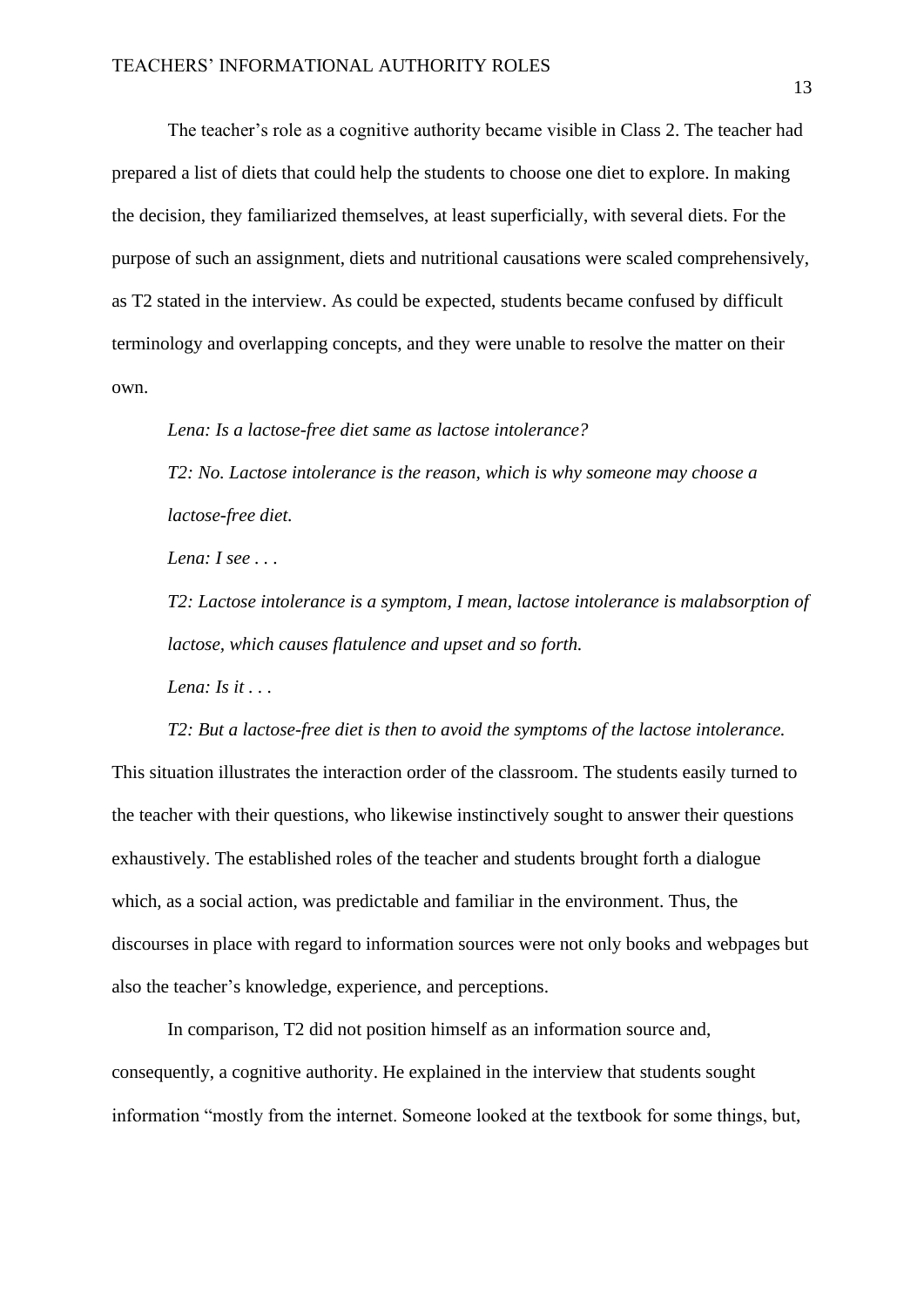um, from the internet." Interestingly, T2's students did not mention their teacher as an information source.

Although T2 did not parallelize his own contribution to the internet or even the textbook, we found that the teacher's role was active, guiding, and informative. In the interview, T2 mentioned that, as a teacher, he is easy to approach, and both advanced and less advanced students liked to come and talk to him. T2 paid attention to social exclusion, which he understood to be the result of students ignoring and misunderstanding one another. He talked about individual moments of attention as important, as they may result in a significant change in a young person's life later on. The teacher emphasized that he always takes his students into account, realizing this is pivotal. This moment of enlightenment was crucial in terms of the historical body of T2.

The teachers were not always able to respond to the questions easily and directly. The salient point in such situations was *how* the teacher sought to answer the students' questions, not so much *what* they said.

*Anna: Teacher 2! What is the difference between the gluten-free diet and the coeliac's diet?*

*T2: Well . . . It depends on whether it is a grain protein allergy or whether it is hypersensitivity that is, you can . . . It is little like having a milk allergy or being lactose intolerant. Ergo, if you have a grain allergy, it is bad for the intestinal villi whereas if you have . . .*

In the classrooms, the students called the teachers by their first names when they needed help, and the interaction between the teacher and the students was generally informal. The teachers did not use any written information sources, such as a health education textbook, to answer students' questions but instead strove to answer from memory based on their previous knowledge, experiences, and perceptions. In such situations, the teacher's role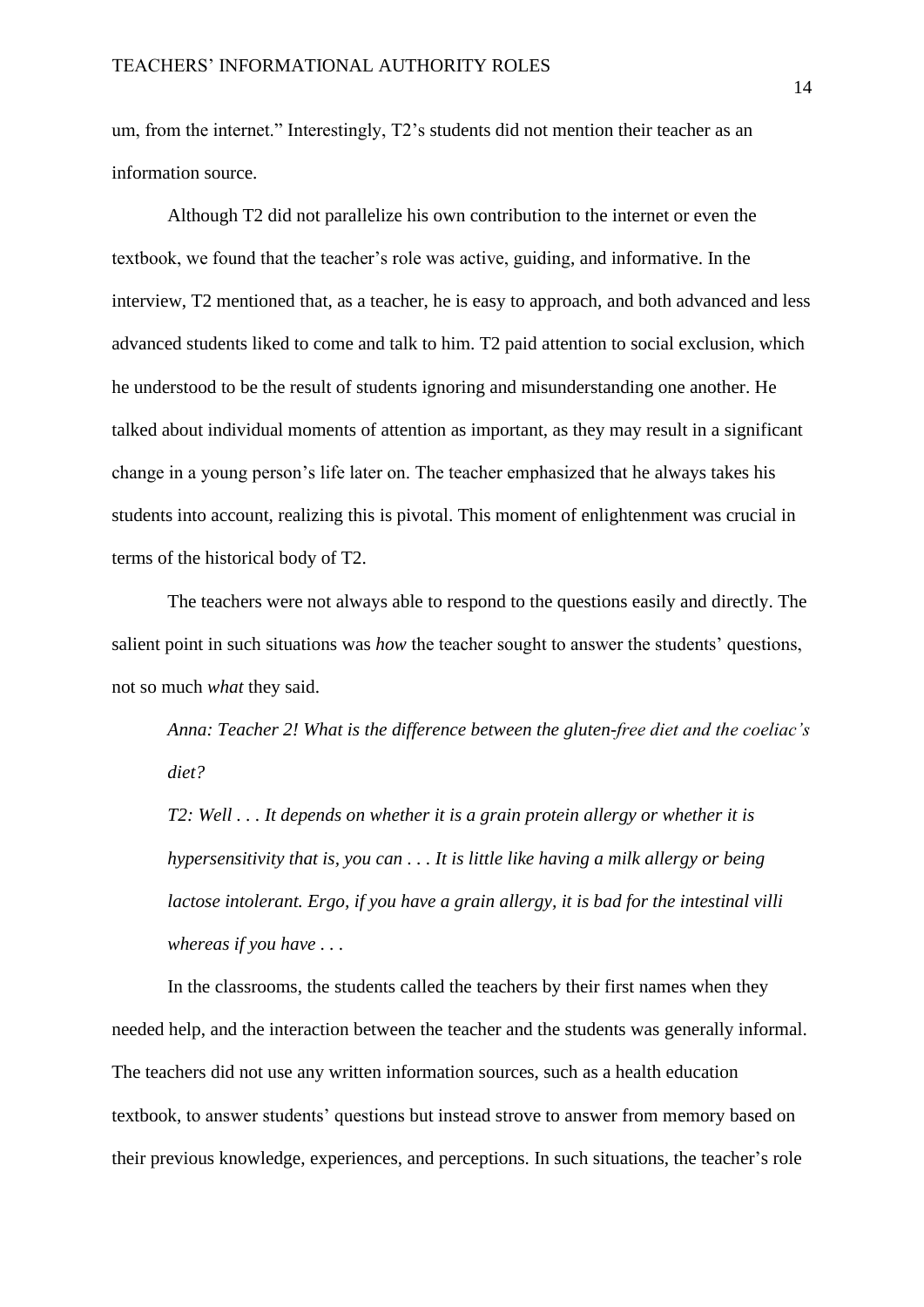was rather traditional, providing direct answers and explanations instead of guiding students towards other credible information sources.

# **Moments of Perplexity**

Studying spaces clearly contributed to the social action. In Class 1, the computer classroom was not furnished like a traditional classroom; instead, the groups worked and sat close together at long tables. Because of this, the discussions were relatively loud at some moments, with the groups talking over and advising one another and the teacher guiding several groups at once. Yet this kind of classroom arrangement offered an opportunity for collective meaning-making. For instance, the Allergies and Digestive Diseases topic groups (Class 1) tried to work together to explain the difference between lactose intolerance and milk allergy. Some of the students understood the concept better than others, but T1 was nevertheless needed to confirm the "facts." Eva, Mina, and Rachel were in the Allergies group, whereas Rose and Celina worked in the Digestive Diseases group.

*Eva: Celina! Celina! Lactose intolerance is not an allergy! Rose: I wrote lactose-intolerants prevent the symptoms of their allergies . . . Mina: It's not an allergy*

*T1: You see, milk allergy is an allergy . . .*

*Eva: So, I have experience with milk allergy.*

*T1: After all, it is a feature of the human body, that lactose intolerance, but milk allergy is an allergy.*

*Rose: What can I write then? Is it a disease? Is it a disease?*

*Mina: I don't know. It is just that the enzyme is lacking, I don't know if it's a disease . . . is it a feature?*

*Rachel: Teacher! Teacher! Is lactose intolerance a disease?*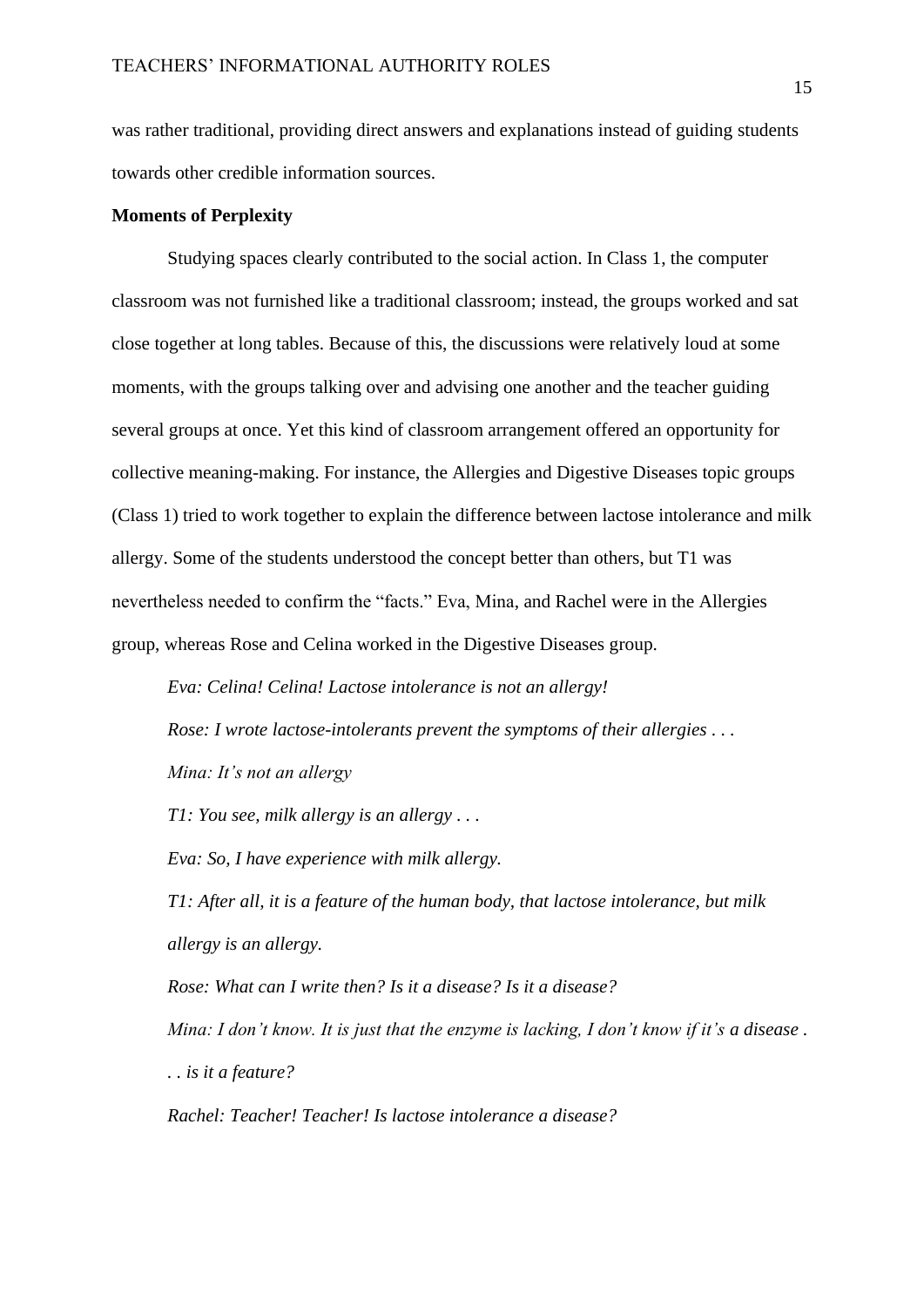In this discussion, Mina and T1 especially sought to construe the difference between these two stomach issues to other students, but the outcome was somewhat incomplete.

In some cases, obscure health questions went unsolved despite the diligent efforts of both the students and teacher. The trustworthy and credible information sources—that is, the cognitive authorities in the particular social action—did not always provide comprehensible answers, and the participants' previous knowledge was not helpful either. Nevertheless, the teachers did not act as all-knowing but instead admitted the limits of their knowledge.

*Celina: Teacher! What is a combined series b of bacterial culture?*

*T1: (Helping another group while replying to Celina) I cannot tell what those analyses are, but probably they are for the detection of some Salmonella bacteria. Celina: Because in here it says that the stool sample . . .*

*T1: Yea . . .*

*Celina: It may be some different thing because stool sample, culture, and a combined series b of bacterial culture . . .*

*T1: Something or other, I cannot say.*

*Celina: I am wondering whether it is worth putting it [on the slides], because I certainly don't know . . .*

*T1: You just put that stool sample.*

*Celina: Yea.*

This moment of perplexity created tension in the nexus of practice. These moments evolved when the teachers were not able to act as traditional information distributors, and the social actors' (both teachers and students) knowledge construction eventually failed. The students called the teacher for help, but she was unable to provide the right answer or guidance in exploring other information sources. In this case, the students and the teacher were equally unknowledgeable of the matter. Therefore, they decided to leave the difficult detail out of the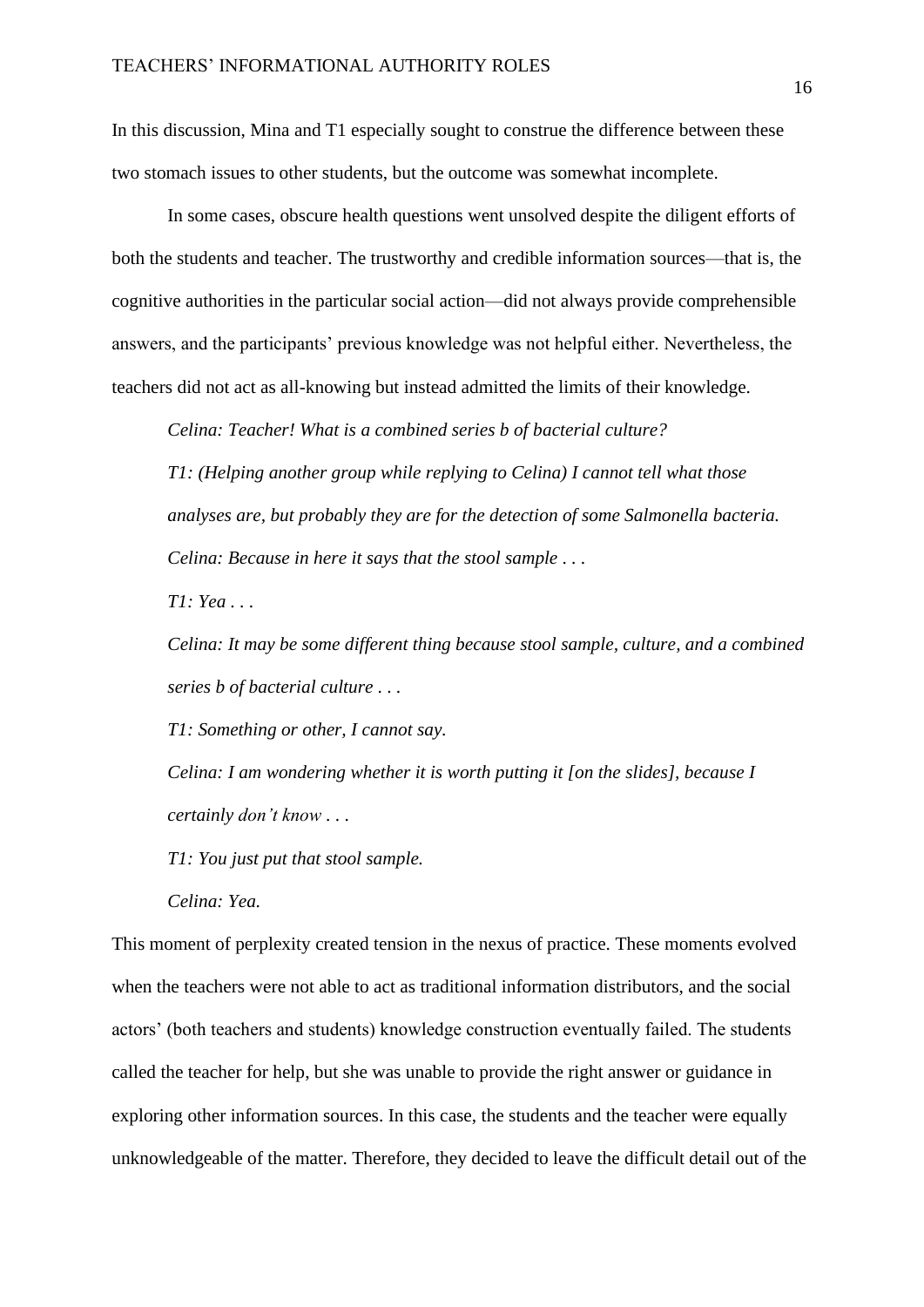presentation. The challenging issue remained unsolved because the topic was neither returned to nor explained.

# **The Teacher as a Trustee**

In some situations, the teachers could use this tension and the unmet information needs of students as an opportunity to transform teaching to address problematic issues as things that can be solved, and, thus, learning may take place. In these situations, students were able to continue seeking information from another source when those already examined did not meet the information requirement and when the teacher was also unsure of the issue.

*T2: Nuts and legumes consist of a lot of proteins. They provide all nutrients except vitamin B12, so you need to—*

*Mina: Does chicken contain vitamin B12? Or beef only?*

*T2: Well, I think so, but I'm not quite sure. I think beef contains more. It is worth seeking, soogle [Google] it. I'm not 100% sure.*

The teacher could not give a precise answer to the students, possibly implying that the textbook did not explain vitamin B12 accurately. Instead, the teacher urged the student to check this detail on the internet. However, according to the video data, the student did not follow the teacher's advice, and no further discussions of vitamin B12 took place. This short excerpt does not highlight the teacher's role as a trustee because, even if the teacher gave direction to seek another adequate information source, the student did not follow the advice.

During a discussion with a group of students working with allergies, T1's directions appeared to guide one student's information-seeking actions.

*Mina: An allergic rhinitis is a paradigm of an atopic rhinitis . . . allergy!? Rachel: Wha-a-t?*

*T1: That was a complicated one. What I know it causes . . . Atopics' skin in the crooks and the corners of the mouth and around eyes is . . .*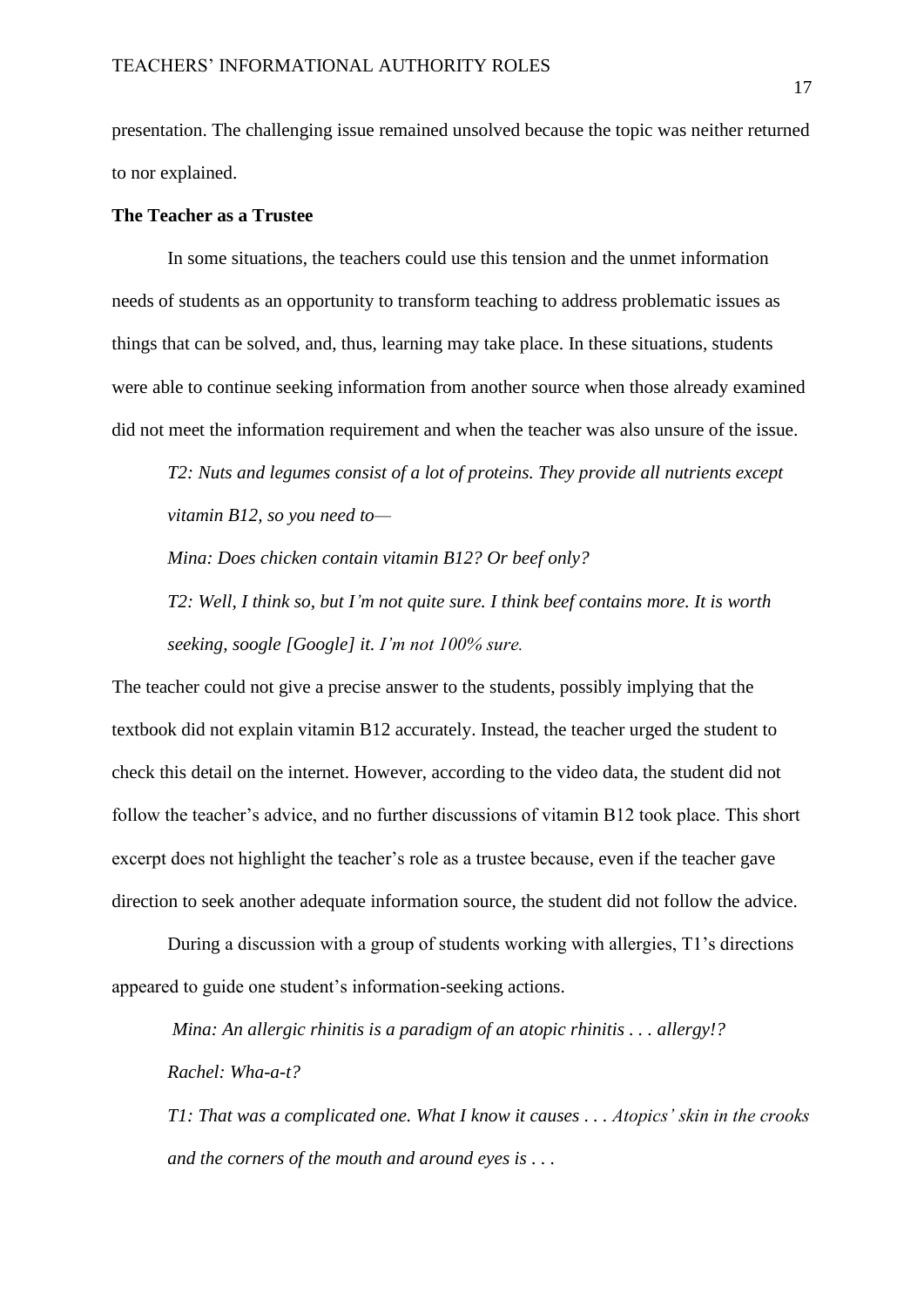*Rachel: I have then probably an atopic skin.*

*T1: But can an atopic get an anaphylactic shock that would be a general . . . suffocating style . . .*

*Mina: (reads aloud from the source) . . . develops quickly, often in few minutes . . . An allergic rhinitis is a paradigm of an atopic allergy. What is a paradigm?*

*T1: Ask your mother! (laughs)*

*Mina: My mother?*

*T1: Yes. She is a doctor, isn't she?*

*Mina: Yes, she is. It is so . . . I cannot explain, you don't understand it anyway! T1: Is she a psychiatrist . . . Or what kind of doctor is she? But a doctor still. Mina: She is a specialist in physiatry, and she is some psychiatric nurse as well. And she has all kinds [of training].*

*T1: But, after all, she is a doctor . . . but a basic physician first?*

*Mina: Yeah.*

*T1: Could she explain it then?*

*Mina: Well, probably, she could. Or then not. Because she surely has forgotten half of her training.*

The student with the mother who was a doctor was not convinced of her mother's ability to explain complicated issues about allergies. The teacher, in turn, strongly suggested using the mother as an information source, positioning her as a cognitive authority based on expertise and the information a doctor is expected to possess. The teacher's recommendation appeared to have an impact on the student's actions because, in the next lesson, she stated, when talking about common allergies, "I asked my mother about these atopic things, so she said that an allergic rhinitis is an entirely poor example." For this student, the teacher seemed to have gained the status of a trustee because the student had followed the teacher's advice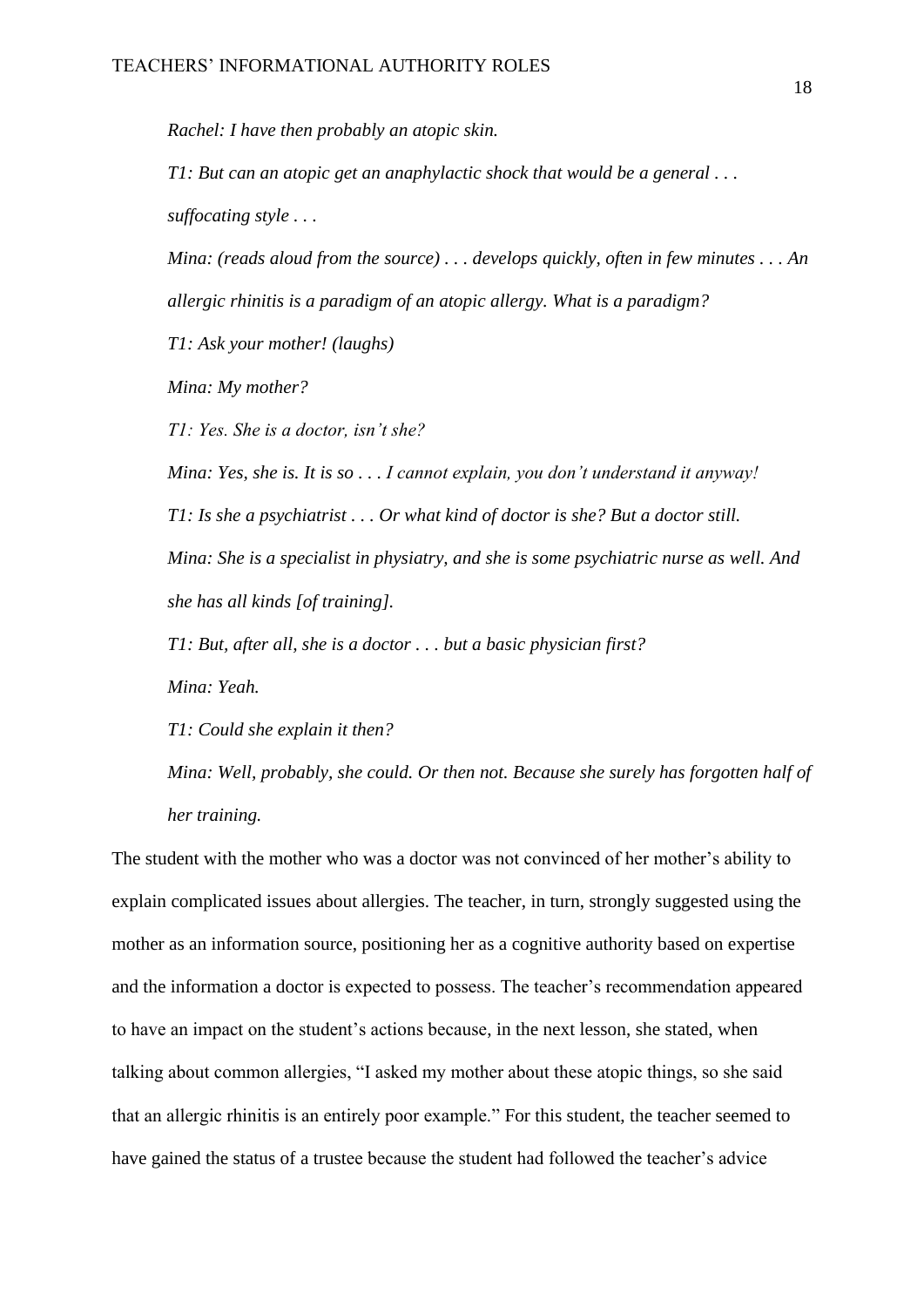about a credible information source. Despite her own reluctance, the student consulted her mother about complicated issues relating to the group work.

Overall, the teacher's guidance played an important role in students' choice and use of information sources. T1 provided students with a set of sources in a folder at the beginning of the group work by saying, "do always remember to write down sources. I've taken these articles from magazines [published by health authorities]. They shouldn't be hooey, as I have accepted them." T1 recommended using the information sources she had chosen and described them as credible and trustworthy. Students in this group preferred teacher-provided sources, the health education textbook, and the above-mentioned mother who was a doctor instead of internet sources. Thus, the information sources used were rather traditional, while internet sources appeared to be obscure and, therefore, more difficult to interpret.

### **Discussion**

The results of the present study indicate that teachers switch between the informational authority roles of a cognitive authority and a trustee in situations where students are working in groups with information-seeking and evaluating tasks. Moments of perplexity, where these established authority roles were neither functional nor met the learners' needs, created tension; however, they also promoted multiliteracy and learning.

T2, in particular, was positioned mostly in a somewhat traditional role (Stroupe, 2014) of a cognitive authority, but both teachers moved fluently from one role to another according to the situation. The students relied on their teachers with a low threshold and apparently trusted in the teachers' subject content knowledge, one of the elements of teachers' competence (Shulman, 1987).

On several occasions, the students found the health education content to be challenging because the information sources they used contained contradictory or confounding information. In this regard, their information-seeking and evaluation skills were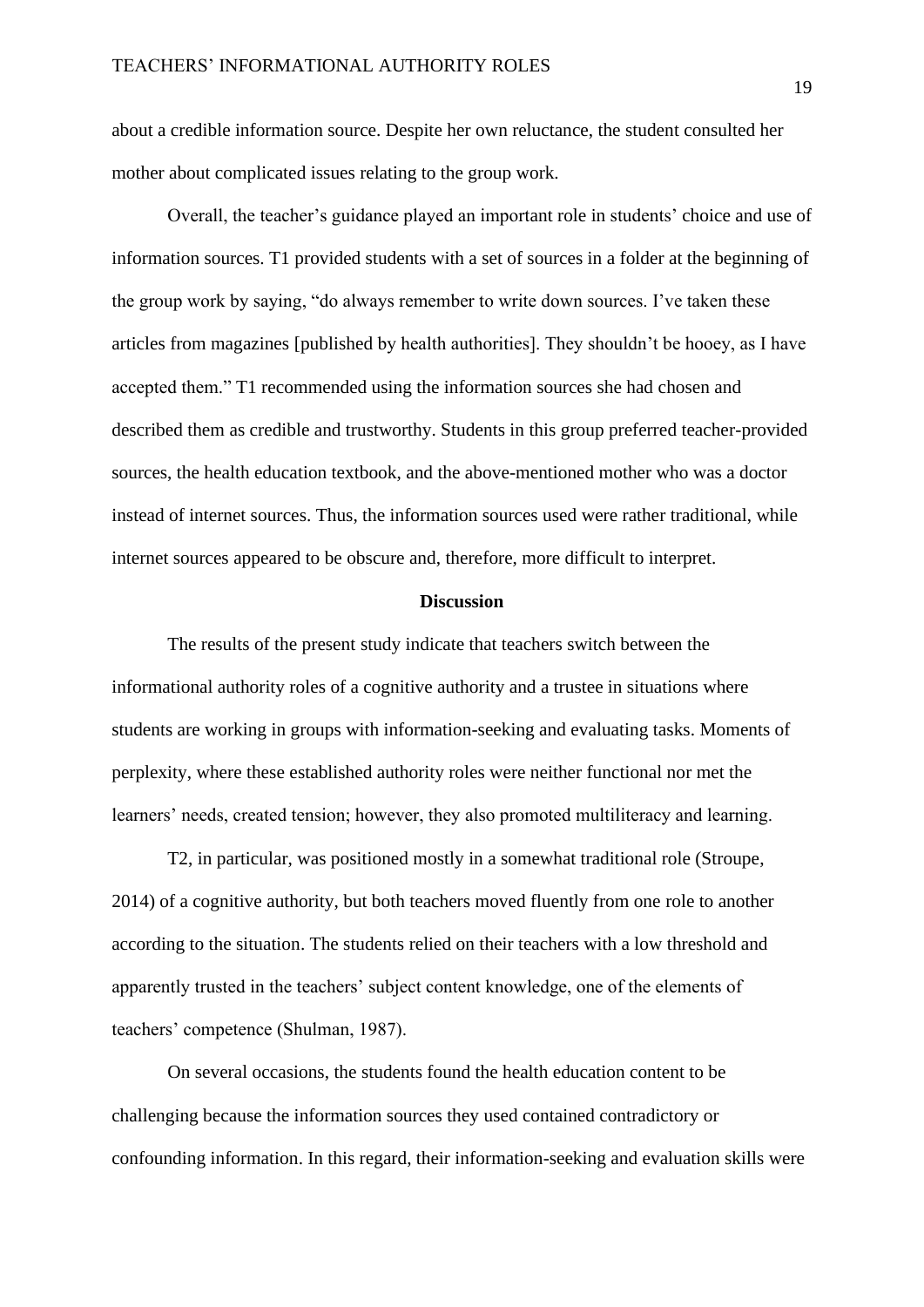still developing, and the teachers' guidance was needed. This finding is supported by previous studies (see Eastin et al., 2006; Hargittai et al., 2010). Students tended to construct an understanding by themselves first, but at some point, they turned to their teacher'. In accordance with previous studies, the students seemed to appreciate their teachers' close guidance and scaffolding (Heinström & Sormunen, 2019). Based on discussions with the students while working, we found they did not consider teachers to be information sources. However, based on observational data, they seemed to regard the teachers as cognitive authorities, relying on their competence, skills, and knowledge. This supports Wilson's (1983) description of cognitive authority; the information the teachers bore was found to be credible (Swanson, 2007) at least in the context of the school task.

When the teachers acted as trustees, they did not give straight answers but enabled learning by showing direction. Freire (1998) stated that teachers are enablers who create possibilities for knowledge construction. When the teachers suggested non-conventional information sources to the students, they created learning possibilities. In our study, this was clearly evidenced when the teacher guided a student in the verification of a medical detail provided by the student's mother (who was a doctor).

The teachers had professional authority (Schulman, 1987), which they utilized by recommending what they considered to be credible information sources and allowing the students to make choices based on these. The students' trust in the teachers' discretion contributed to how the students complied with the teachers' instruction (Chory, 2007). This mode of operation left room for self-regulated learning and, therefore, the development of students' self-efficacy.

The results indicate that teachers' content knowledge is crucial when it comes to informational authority roles. The students relied on the teachers' knowledge of health topics, which was apparent in situations where students needed help with the subject content. In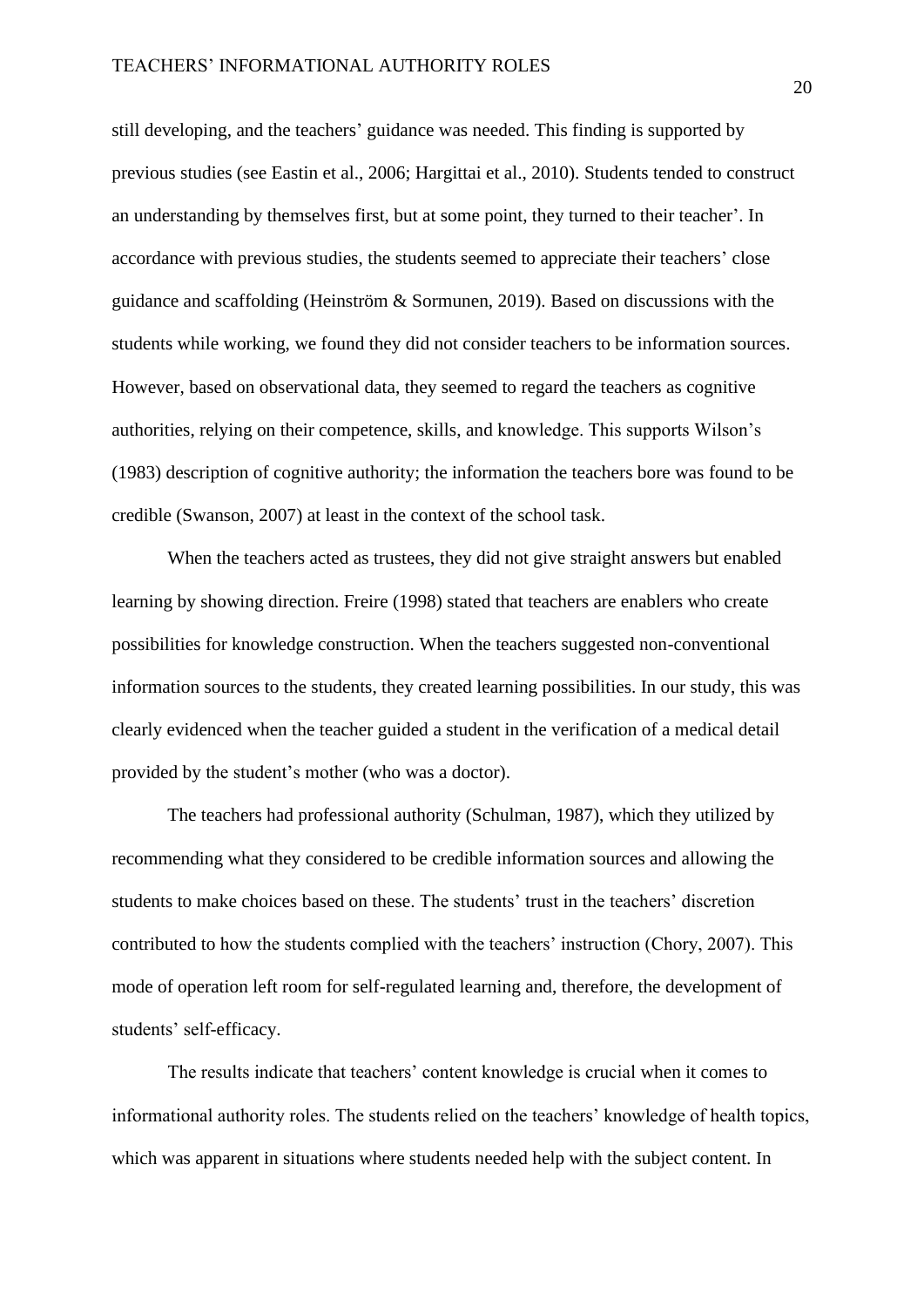most cases, the teachers could answer the questions without hesitation from memory. In line with previous studies (Harjunen, 2002; van Manen, 1991), teachers embodied their teaching subject, and thus the way they saw their teaching subject and work was reflected in their students' responsiveness and learning attitudes.

In the present study, the teachers designed a learner-centred pedagogical approach focused on group work (see Macedo-Rouet et al., 2013) to promote not only the subject content but also multiliteracy, which is included in the national core curriculum for basic education as a transversal skill (FNBE, 2014). In the context of health education, multiliteracy refers to information-seeking, construction, critical evaluation, and the production of diversified texts (FNBE, 2014; Halinen et al., 2015; Hirvonen, Nygård, Palmgren-Neuvonen, Huhta, & Huotari, 2019). While working in groups, the students were obliged to perform all of the above-mentioned actions, both individually and collectively, but they also required and received the teachers' support. This is in line with Metzger et al.'s (2010) finding that social processes enable individuals to assess information credibility and cognitive authorities.

In this study, T1 provided students with pre-selected materials, stressing their credibility. Students used the teacher-provided leaflets eagerly, which may be explained either by the relevance of these information sources or by the fact that teacher-provided sources are appropriate to use in school tasks. The students may have found the information in the leaflets to be "proper" and worthy of being believed, which is how Wilson (1983) defined the recognition of cognitive authority. On the other hand, they may have relied upon these information sources because the teacher handed them out, and it is assumed that teachers provide only study material that is sufficient. This aspect is in line with Pettinghill's (2006) notion that students are inclined to trust the information sources their teacher provides instead of evaluating sources critically themselves. The school's interaction order influenced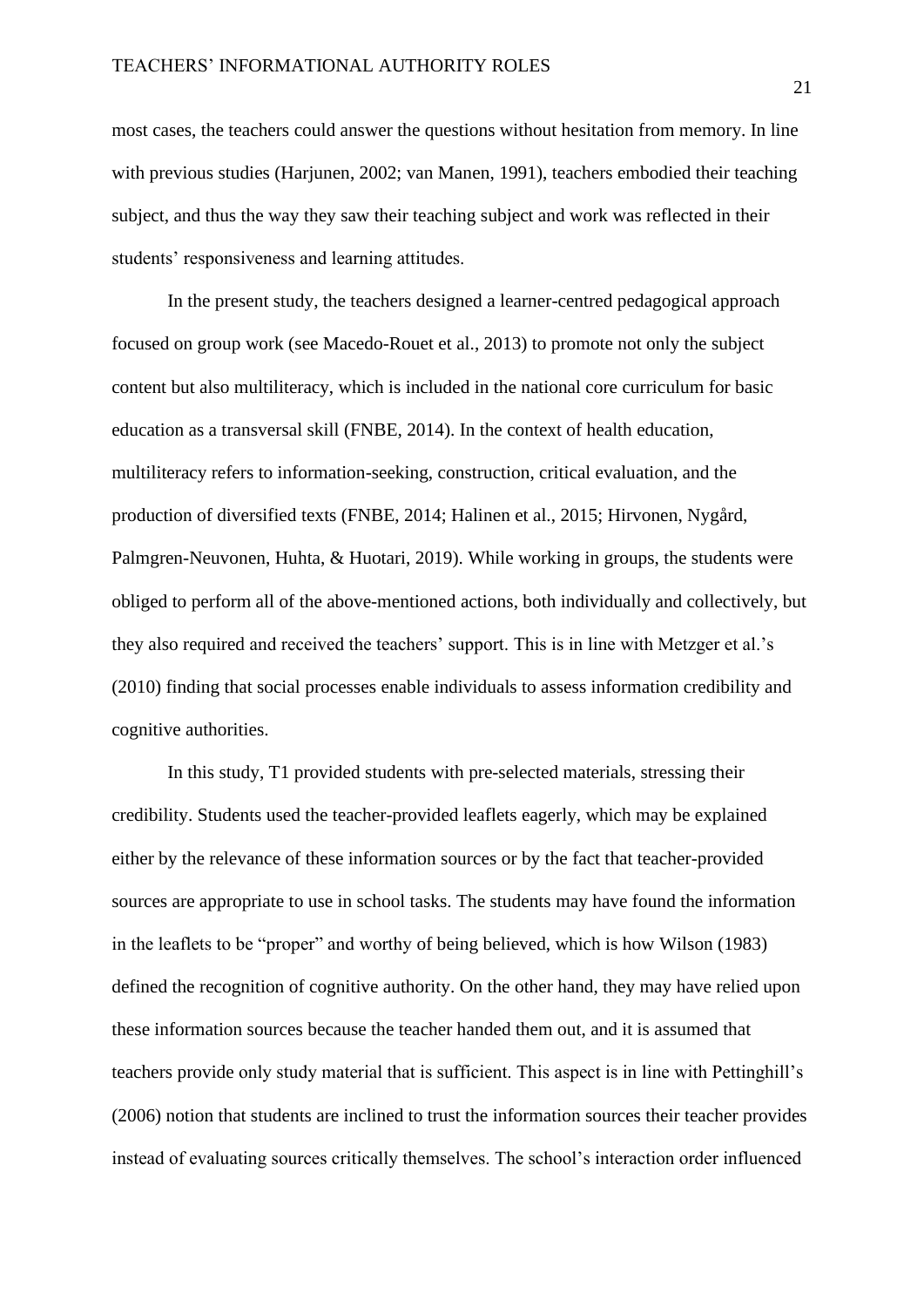the students' choices of credible sources because some information sources were less recommended than others. The students had already been taught to avoid using web pages like Wikipedia as an exclusive source during the previous school years, or at least to omit such sources from their reference lists.

Both teachers in this study were readily available to the students, and discussions between teachers and students were fruitful. Hence, the interaction in the classrooms was open, and the teachers were easy to approach. The way the teachers were positioned in their authority roles determined the way they acted in specific situations. As Scollon and de Saint-Georges (2013) stated, the aggregation of social actors' mediated actions in the course of life shape behaviour and ways of working.

According to our analysis, the historical body of the teacher influenced the class atmosphere and the teachers' approachability. Teachers' good intentions and benevolence towards students generated trustworthiness, which preceded trust (Berti & Di Battista, 2011). Trust builds over time, and it is based on positive experiences during interactions (Rousseau, Sitkin, Burt, & Camerer, 1998). Through the trust process, a teacher can gain the status of a trustee who guides students in choosing and using credible information sources (Jessen & Jørgensen, 2012). Freire (2000) viewed mutual trust as a consequence of dialogue based on love, humility, and faith. Pedagogical love, in turn, is established by the teacher's faith in his or her students' abilities to learn and, further, the teacher's presence and closeness (Määttä & Uusiautti, 2012). Therefore, some teachers may be inherently more approachable than others and can more easily enter into unstudied interaction with students.

Presumptions about how to act in a school environment guided both teachers' and students' actions. For instance, the tools used in information-seeking varied; the students were encouraged to use teacher-approved sources and even visit the library instead of using Google on their phones. Although teachers do use phones for information-seeking in their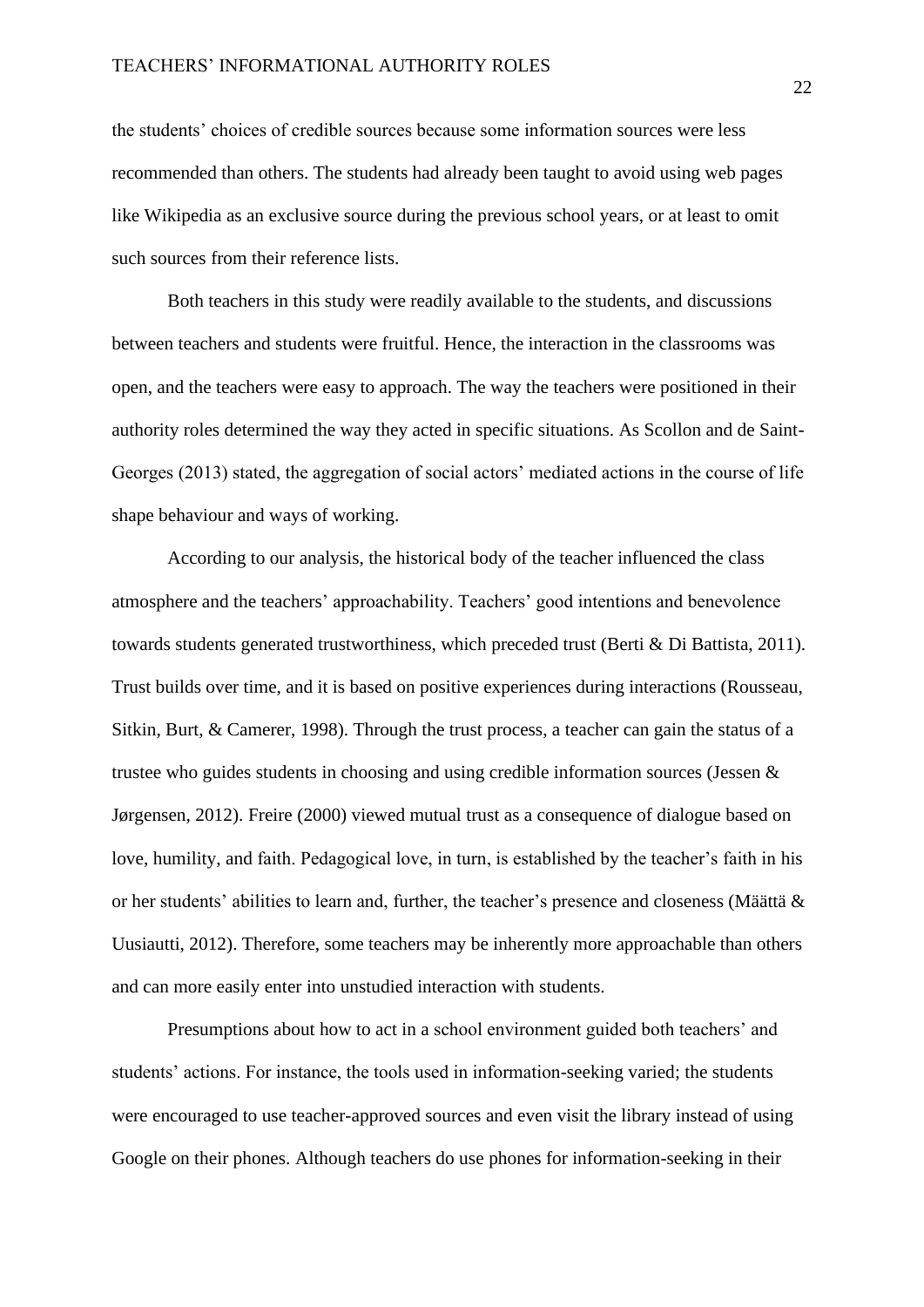free time, at school, they encourage students to use traditional, safe, and credible information sources and technological tools. This may not be due to a lack of trust in digital sources or students' abilities to evaluate information, but rather to customary school practices and the teacher's historical body as a teacher, influencing his or her chosen working methods and tools.

Students' historical bodies, in turn, are willing to add digitality to their toolkit and everyday schoolwork. This is one reason why teachers' work is in a transitional stage. Transformations may appear as epoch-making and the sudden or cumulative re-orientation of points of view that leads to a new *habit of mind*, which Mezirow (2009) calls a habitual way of thinking, feeling, and acting. In transformative learning, the teacher's role is to support students in reflecting critically on assumptions and to evaluate sources and consequences of habits of mind critically (Mezirow, 2009). This transformation process also pertains to teachers through classroom discourses and their new ways of teaching.

This study had some limitations. The studied classes were music classes, which are special classes for musically talented adolescents. It is evident that these two classes with their health education teachers do not represent the average secondary school learning community in Finland, but they did offer a vantage point from which to study teachers' informational authority roles. The observation method itself limits the findings because the data-gathering is time-consuming, and the amount of data expands rapidly. The presence of researchers and especially video cameras in the classrooms were disturbing to some extent, which changed the nexus of practice. However, in nexus analysis, change is considered as one of the main activities of analysis. The data were sufficient to identify students' information-seeking and evaluating practices, as well as the teachers' role in the choice of information sources.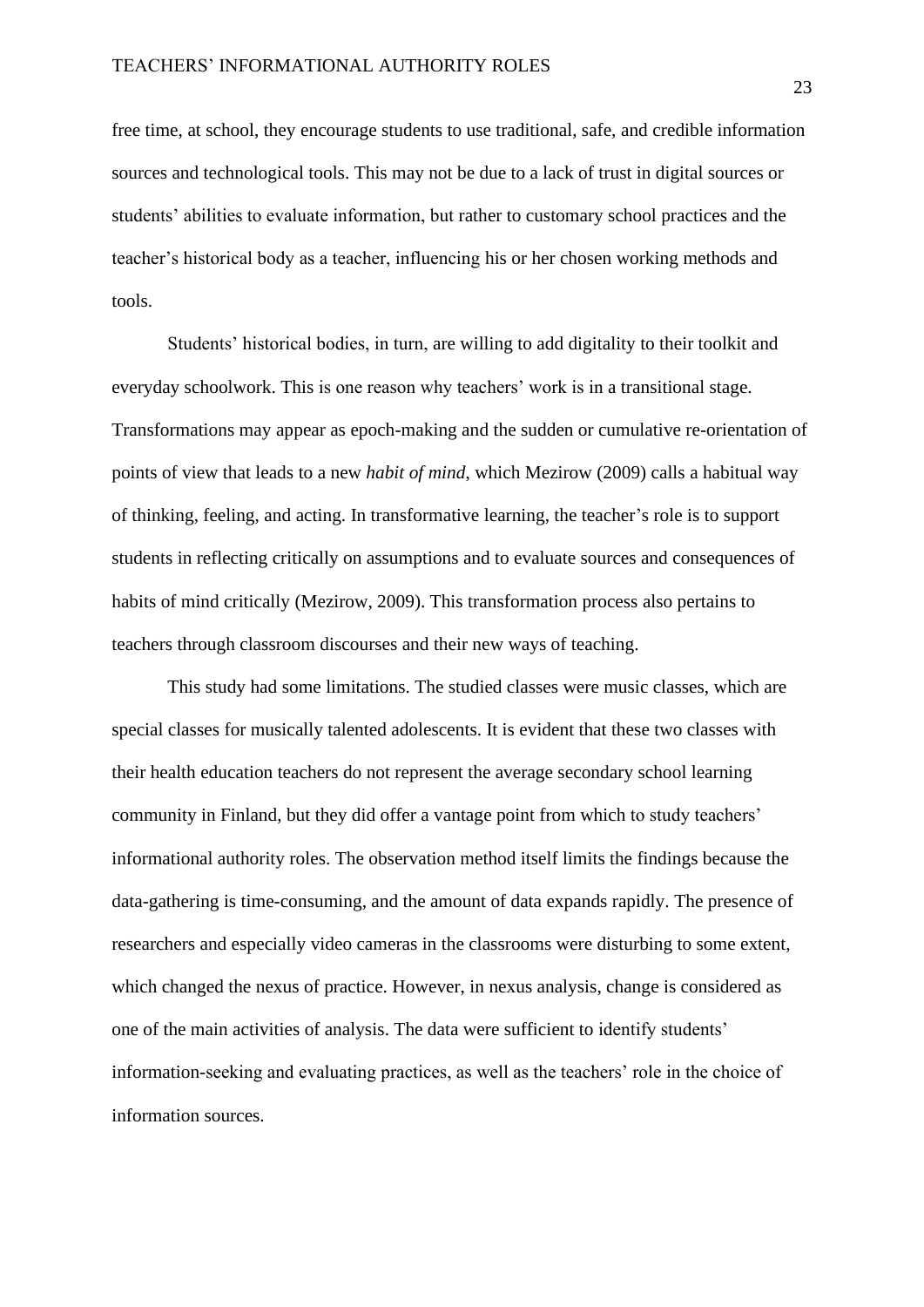### **Conclusions**

This study highlights the need for schools to adapt to the demands of our contemporary information society because the amount of information available exceeds individuals' ability to control it. In addition to traditional literacy skills, such as reading and writing, schools are responsible for teaching children and adolescents critical thinking skills, and multiliteracy in various media environments. Therefore, we must examine the role of teachers in developing students' critical thinking and, specifically, enhancing their ability to evaluate information credibility. In health education teacher training and in-service training, multiliteracy should be emphasized so that teachers can strengthen their expertise and thus enhance their students' agency in the digital world.

The present study sheds light on information-seeking and assessment methods in health education tasks as identified through our observation data and teacher interviews. However, further research is needed regarding teachers' own perceptions of how to enhance multiliteracies in health education and how digitality could be utilized appropriately in educational settings. Additionally, future research should look into how teachers perceive their role as trustees and the impact of trust on schoolwork and the class atmosphere.

## **Acknowledgements**

We would like to thank the Cognitive Authorities in Everyday Health Information Environments of Young People (CogAHealth) team Professor Maija-Leena Huotari, postdoctoral researcher Laura Palmgren-Neuvonen and doctoral researcher MA Anna-Maija Multas for their contribution and fruitful collaboration throughout the research process. The study was funded by the Academy of Finland (Grant No. 299112).

## **Disclosure Statement**

No potential conflict of interest was reported by the authors.

24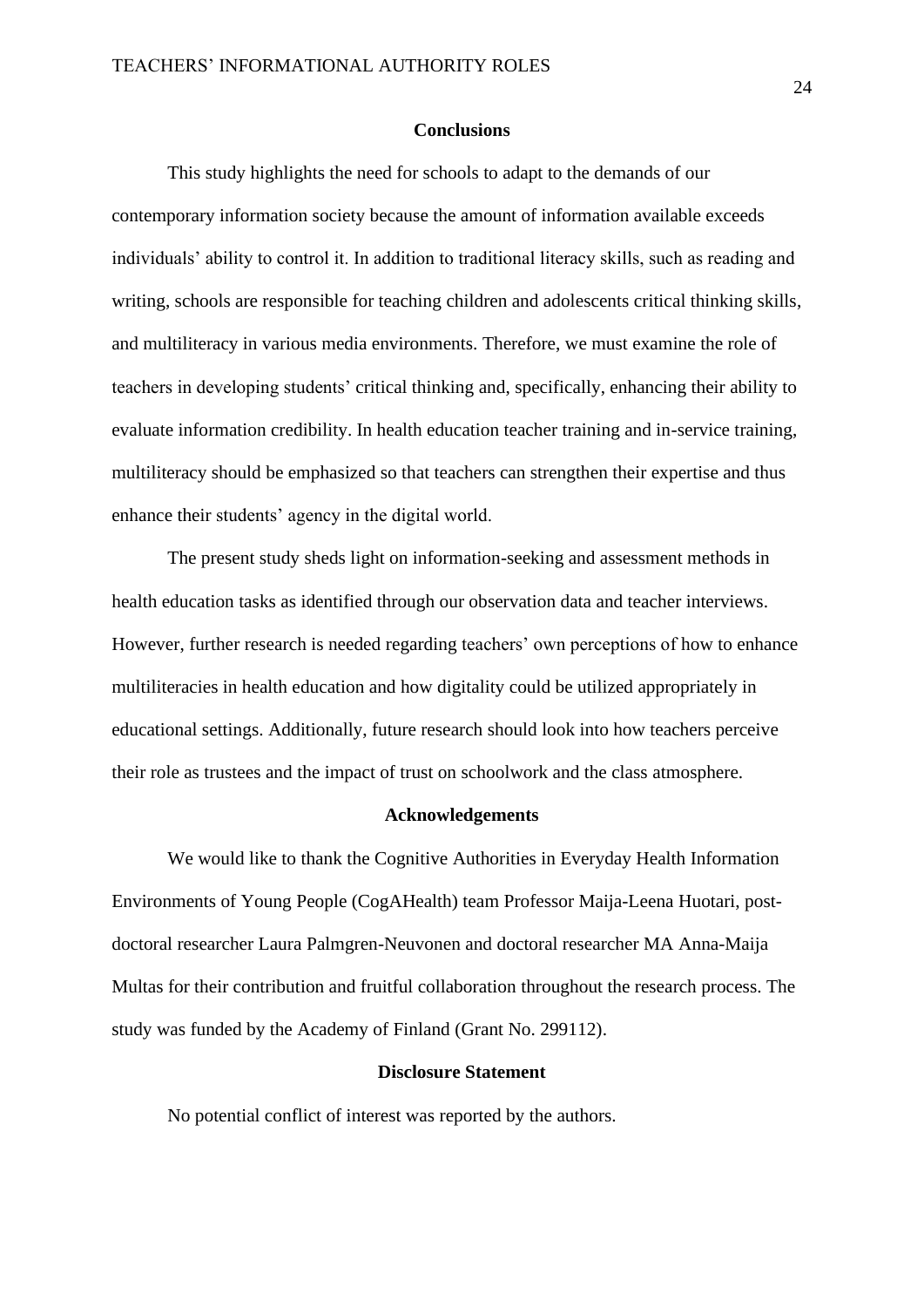#### **References**

- Aguilera, R. V., & Vadera, A. K. (2008). The dark side of authority: Antecedents, mechanisms, and outcomes of organizational corruption. *Journal of Business Ethics, 77*(4), 431–449.
- Alexandersson, M., & Limberg, L. (2005, August). In the shade of the knowledge society and the importance of information literacy. In *11th Biennial Earli Conference, University of Cyprus, Nicosia, Cyprus* (pp. 12–1).
- Berti, C., & Di Battista, S. (2011). Framing student engagement through perceptions of justice: The role of trust in authorities in educational contexts. In R. J. Newley (Eds.) *Classrooms: Management, Effectiveness and Challenges* (pp. 59–75). New York: Nova Science Publishers, Inc.
- Bingham, C. (2008). *Authority is relational: Rethinking educational empowerment.* New York: SUNY Press.
- Blommaert, J., & Huang, A. (2009). Historical bodies and historical space. *Journal of Applied Linguistics-London, 6*(3), 267.
- Chory, R. M. (2007). Enhancing student perceptions of fairness: The relationship between instructor credibility and classroom justice. *Communication Education, 56*(1), 89–105.
- Colliander, M. (2017). Kulttuuri ja taide hoivalaitoksissa. Laitosarjen ja kulttuuritoiminnan ideaalien kohtaamisia. *Sosiologia 54*(3), 305–321.
- Dressler, R. (2018). Canadian bilingual program teachers' understanding of immersion pedagogy: A nexus analysis of an early years classroom. *Canadian Modern Language Review, 74*(1), 176-A.
- Eastin, M. S., Yang, M. S., & Nathanson, A. I. (2006). Children of the net: An empirical exploration into the evaluation of Internet content*. Journal of Broadcasting & Electronic Media, 50*(2), 211-230.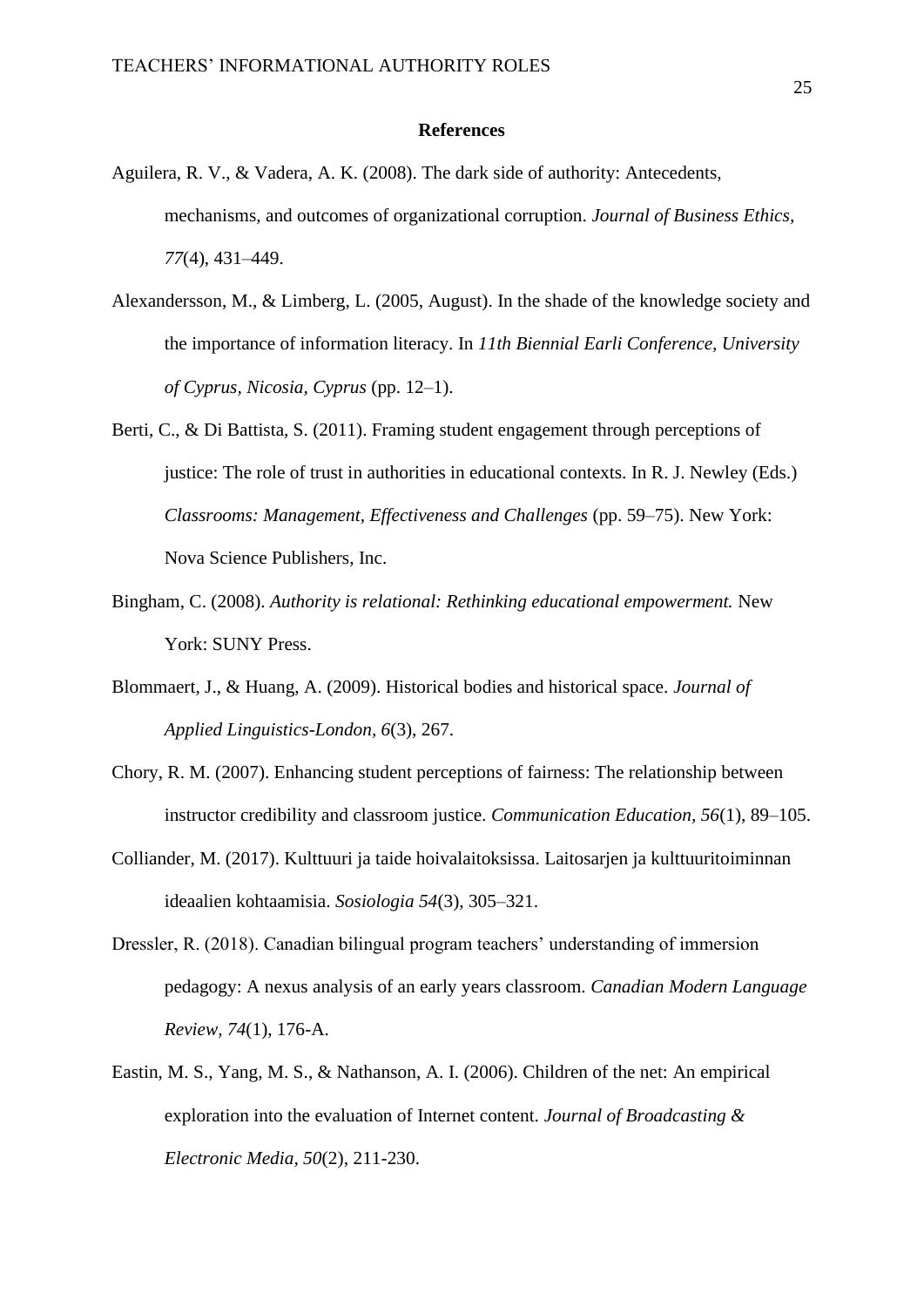FNBE. (2014). *National Core Curriculum for basic education 2014.* Helsinki: Finnish National Board of Education.

Freire, P. (1970). *Pedagogy of the oppressed.* New York: Continuum.

- Freire, P. (1998). *Pedagogy of freedom: Ethics, democracy, and civic courage.* Lanham: Rowman & Littlefield Publishers.
- Freire, P. (2000). *Pedagogy of the oppressed: With an introduction by Donaldo Macedo.* New York: Continuum.

Geertz, C. (1973). *The interpretation of cultures: Selected essays.* New York: Basic Books.

- Giroux, H. A. (1988). *Teachers as intellectuals: Toward a critical pedagogy of learning.* Westport, CT: Greenwood Publishing Group.
- Given, L. M. (2008). *The SAGE encyclopedia of qualitative research methods.* Los Angeles, Calif: Sage.
- Goffman, E. (1959). *The presentation of self in everyday life.* Harmondsworth: Penguin.
- Grant, G. (1988). *The world we created at Hamilton High.* Cambridge, MA: Harvard University Press.
- Halinen, I., Harmanen, M., & Mattila, P. (2015). Making Sense of Complexity of the World Today: Why Finland Is Introducing Multiliteracy in Teaching and Learning. *Improving Literacy Skills across Learning: CIDREE Yearbook*, 136–153.
- Hargittai, E., Fullerton, L., Menchen-Trevino, E., & Thomas, K. Y. (2010). Trust online: Young adults' evaluation of web content. *International journal of communication, 4*(27).
- Harjunen, E. (2002). *Miten opettaja rakentaa pedagogisen auktoriteetin?: Otteita opettajan arjesta.* Turku: Suomen kasvatustieteellinen seura.
- Harjunen, E. (2011). Students' consent to a teacher's pedagogical authority. *Scandinavian Journal of Educational Research, 55*(4), 403–424.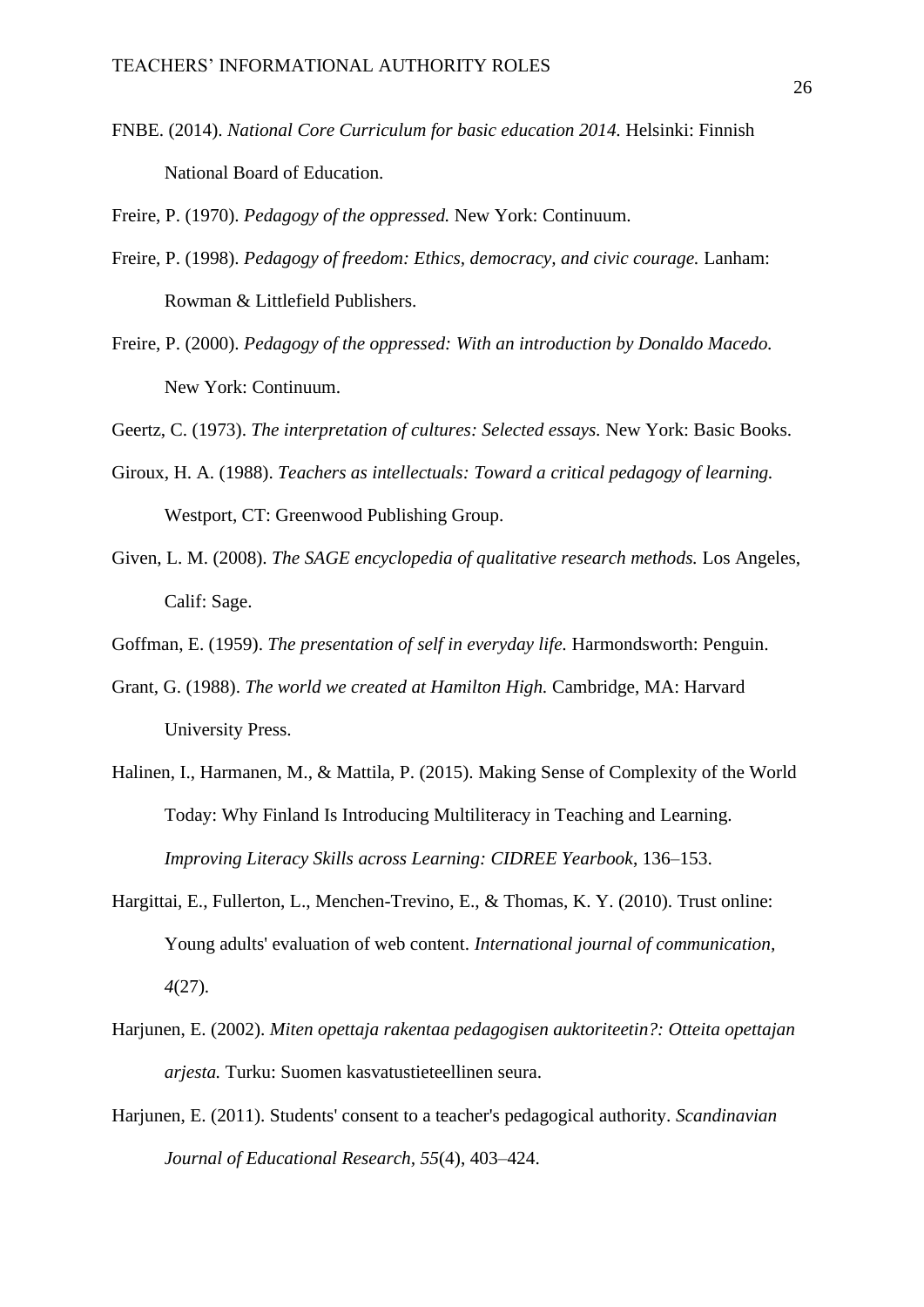- Heinström, J. & Sormunen, E. (2019). Structure to the unstructured Guided Inquiry Design as a pedagogical practice for teaching inquiry and information literacy skills In Proceedings of ISIC, The Information Behaviour Conference, Krakow, Poland, 9-11 October: Part 2. *Information Research, 24*(1), paper isic1824.
- Hirvonen, N., Nygård, T., Palmgren-Neuvonen, L., Huhta, A.-M., & Huotari, M.-L. (2019). Finnish school health education viewed through an information literacy lens. In S. Kurbanoğlu, S. Špiranec, Y. Ünal, J. Boustany, M.-L. Huotari, E. Grassian, D. Mizrachi, & L. Roy (Eds.). *Information literacy in everyday life. 6th European Conference, ECIL 2018, Oulu, Finland, September 24–27, 2018, Revised Selected Papers* (pp. 154–165). Cham, Switzerland: Springer International Publishing.
- Hultgren, F. (2013). The stranger's tale: information seeking as an outsider activity. *Journal of Documentation, 69*(2), 275-294.
- Huvila, I. (2013). In Web search we trust? Articulation of the cognitive authorities of Web searching. *Information Research, 18*(1), 18–1.
- Jessen, J., & Jørgensen, A.H. (2012). Aggregated trustworthiness: Redefining online credibility through social validation. *First Monday 17*(1).
- Kress, G., & Selander, S. (2012). Multimodal design, learning and cultures of recognition. *The internet and higher education, 15*(4), 265-268.
- Macedo-Rouet, M., Braasch, J. L., Britt, M. A., & Rouet, J. F. (2013). Teaching fourth and fifth graders to evaluate information sources during text comprehension. *Cognition and Instruction, 31*(2), 204-226.
- Macleod, G., MacAllister, J., & Pirrie, A. (2012). Towards a broader understanding of authority in student–teacher relationships. *Oxford Review of Education 38*(4), 493– 508. DOI: 10.1080/03054985.2012.716006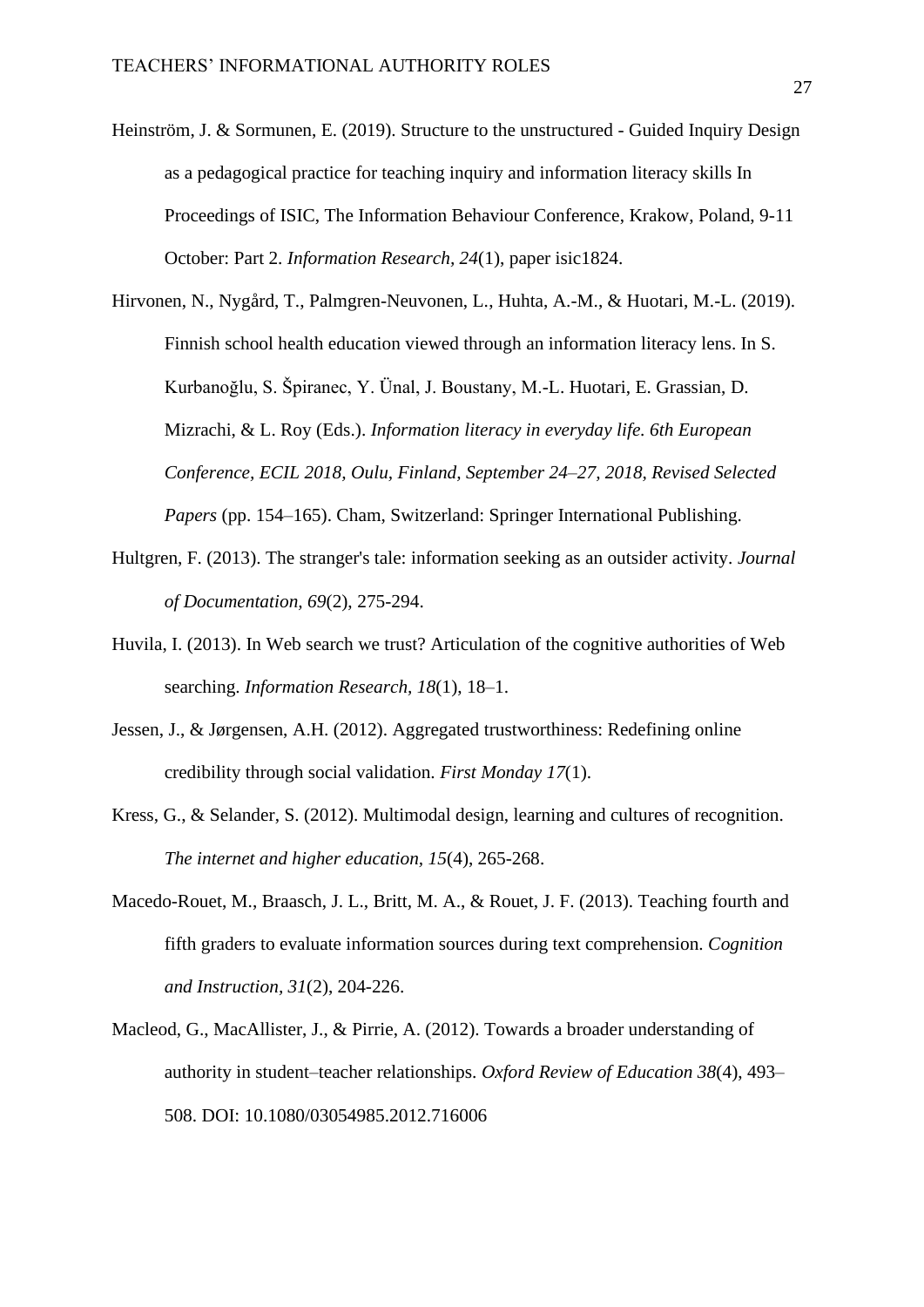- McKenzie, P. J. (2003). Justifying cognitive authority decisions: Discursive strategies of information seekers. *The Library Quarterly, 73*(3), 261–288.
- Metz, M. H. (1978). *Classrooms and corridors: The crisis of authority in desegregated secondary schools.* Berkeley: University of California Press.
- Metzger, M. J., Flanagin, A. J., & Medders, R. B. (2010). Social and heuristic approaches to credibility evaluation online. *Journal of communication, 60*(3), 413-439.
- Mezirow, J. (1997). Transformative learning: theory to practice. *New Directions for Adult and Continuing Education, 1997*(74), 5–12.
- Mezirow, J. (2009). An overview on transformative learning. In K. Illeris (Eds.) *Contemporary Theories of Learning. Learning theorists … in their own words.* (pp. 90–105). NY: Routledge.
- Määttä, K., & Uusiautti, S. (2012). Pedagoginen auktoriteetti ja pedagoginen rakkaus– Yhdessä vai vastakkain. *International journal of whole schooling, 8*(1), 21–39.
- Paakkari, L., & Paakkari, O. (2012). Health literacy as a learning outcome in schools. *Health Education, 112*(2), 133–152.
- Pace, J. L. (2003a). Managing the dilemmas of professional and bureaucratic authority in a high school English class. *Sociology of Education 76*, 37–52.
- Pace, J. L. (2006). Saving (and losing) face, race, and authority: Strategies of action in a 9th grade English class. In J. L. Pace & A. Hemmings (Eds.), *Classroom authority: Theory, research, and practice* (pp. 87–112). Mahwah, NJ: Lawrence Erlbaum.
- Pace, J. L., & Hemmings, A. (2007). Understanding Authority in Classrooms: A Review of Theory, Ideology, and Research. *Review of Educational Research 77* (1), 4–27.
- Pettinghill, L. (2006). Trust without knowledge: How young persons carry out research on the internet. *GoodWork Project Report Series, Harvard University,* (48).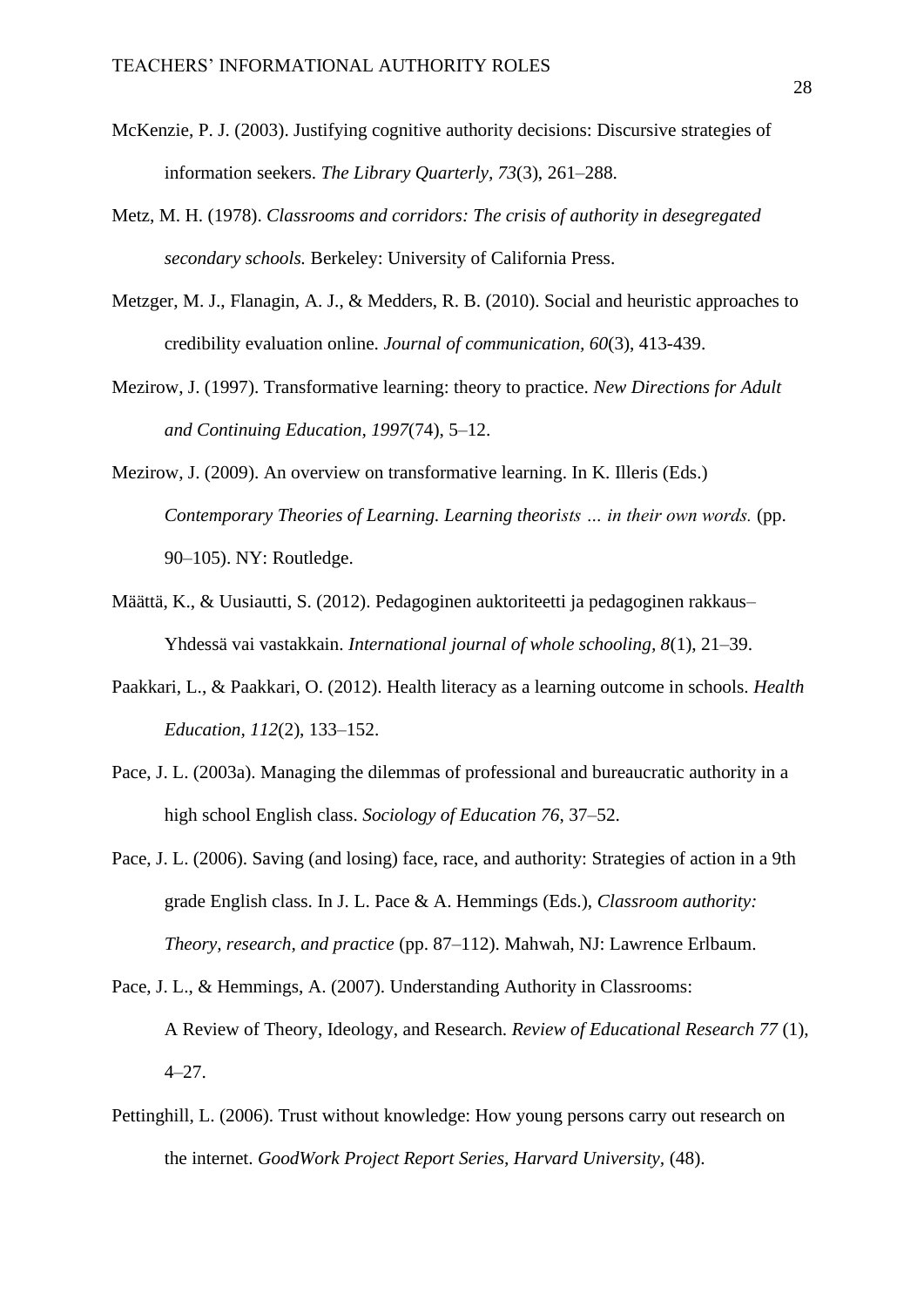- Rieh, S.Y. (2005). Cognitive authority. In K.E. Fisher, S. Erdelez, & E. F. McKechnie (Eds.), *Theories of information behavior: A researchers' guide* (pp. 83–87). Medford, NJ: Information Today.
- Rousseau, D., Sitkin, S., Burt, R., & Camerer, C. (1998). Not so different after all: A cross*discipline* view of trust. *Academy of Management Review, 23*, 393–404.
- Scollon, R. (2001). Action and Text: Toward an integrated understanding of the place of text in social (inter)action. In R. Wodak and M. Meyer (Eds.), *Methods in Critical Discourse Analysis* (pp. 139–183). London: Sage.
- Scollon, R., & Scollon, S.W. (2004). *Nexus analysis. Discourse and the emerging internet.* London: Routledge.
- Scollon, S. W., & de Saint-Georges, I. (2013). Mediated discourse analysis. In *The Routledge handbook of discourse analysis* (pp. 92-104). London: Routledge.
- Shulman, L. S. (1986). Those who understand: Knowledge growth in teaching. *Educational researcher, 15*(2), 4–14.
- Shulman, L. (1987). Knowledge and teaching: Foundations of the new reform. *Harvard educational review, 57*(1), 1–23.
- Smith, D. C., & Neale, D. C. (1989). The construction of subject matter knowledge in primary science teaching. *Teaching and teacher Education, 5*(1), 1–20.
- Stroupe, D. (2014). Examining classroom science practice communities: How teachers and students negotiate epistemic agency and learn science-as-practice. *Science Education, 98*(3), 487–516.
- Sundin, O., & Francke, H. (2009). In search of credibility: pupils' information practices in learning environments. *Information Research: An International Electronic Journal, 14*(4), n4.